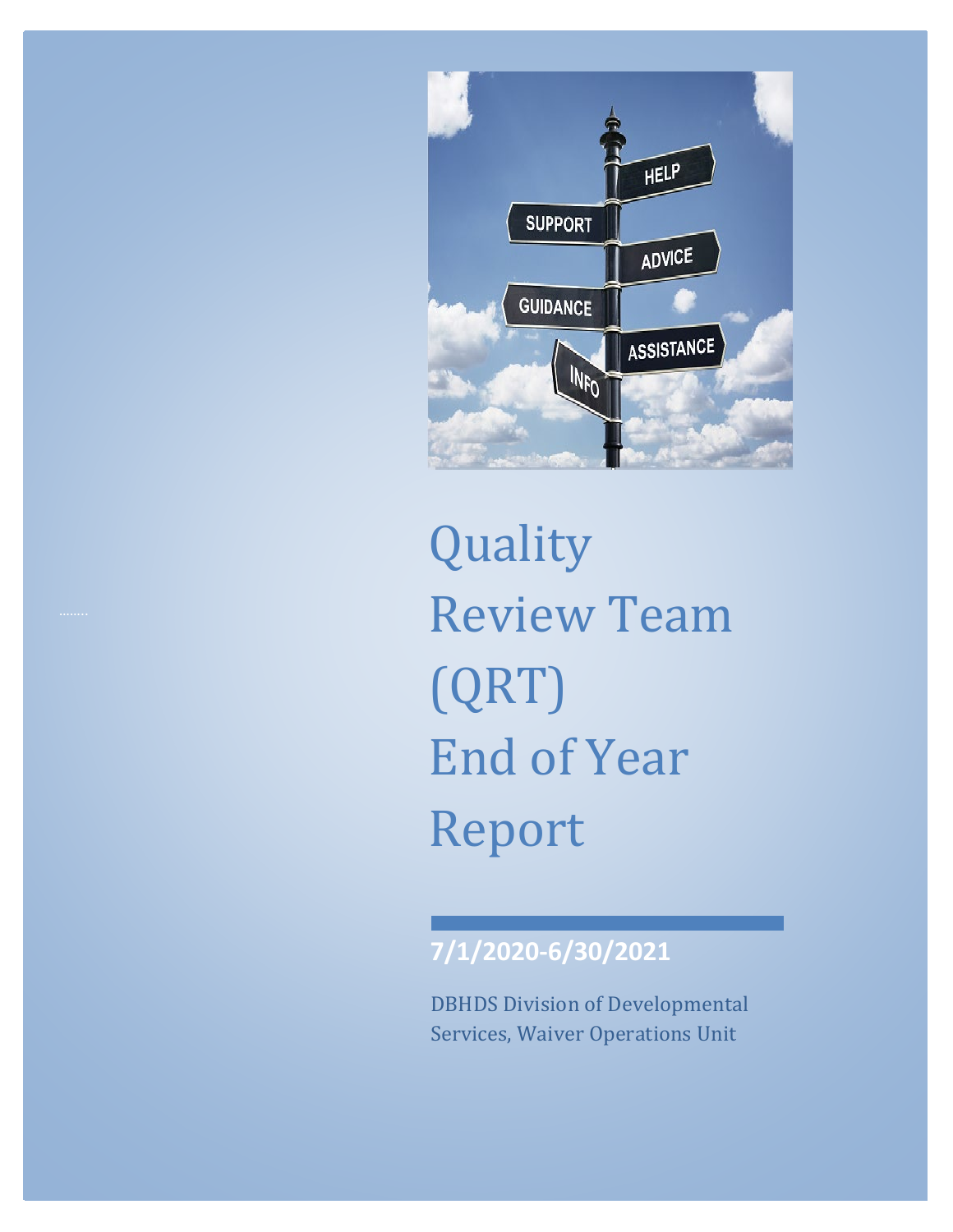#### *EXECUTIVE SUMMARY*

#### *Background*

Virginia operates three Home and Community-Based (HCB) §1915 (c) Medicaid Waivers designed as an alternative to an Intermediate Care Facility for Individuals with Intellectual Disabilities (ICF/IID) "institutional" setting for individuals with developmental disabilities. Waiver services supplement the services available to individuals through other funding authorities or provided by individual families and local communities. The three waivers include the Community Living (CL) Waiver, the Family and Individual Supports (FIS) Waiver, and the Building Independence (BI) Waiver. These three waivers are collectively referred to as the "DD Waivers." Each waiver has a target population based upon the support needs of the individuals. Individuals access services at the local level via the Community Services Board (CSB) system, as the single point of entry. There are forty CSBs throughout Virginia, with each city or county belonging to the catchment area of one CSB.

The VA Department of Behavioral Health and Developmental Services (DBHDS) is the operating agency for these waivers with the broad oversight of the state Medicaid Agency, the Virginia Department of Medical Assistance Services (DMAS). As directed by the Centers for Medicare and Medicaid Services (CMS), the federal Medicaid authority, each waiver must have its own quality assurance system. The quality assurance system requires that states demonstrate performance in six overarching assurance areas. The assurances include the following:

- 1. Administrative Authority The State Medicaid agency is involved in the oversight of the waiver and is ultimately responsible for all facets of the program.
- 2. Evaluation/Reevaluation of Level of Care Individuals enrolled in the waiver have needs consistent with an institutional level of care.
- 3. Person-Centered Planning and Service Delivery: Service Plan Participants have a service plan that is appropriate to their needs, and services/supports specified in the plan are received.
- 4. Qualified Providers Waiver providers are qualified to deliver services/supports.
- 5. Health and Welfare Participants' health and welfare are safeguarded and monitored.
- 6. Financial Accountability Claims for waiver services are paid according to state payment methodologies.

All Medicaid HCB waiver programs must operate in accordance with CMS required waiver assurances. The assurances and related sub-assurances are built upon the statutory requirements of the §1915(c) waiver program with related state-specific performance measures (PMs) tied to each assurance/sub-assurance.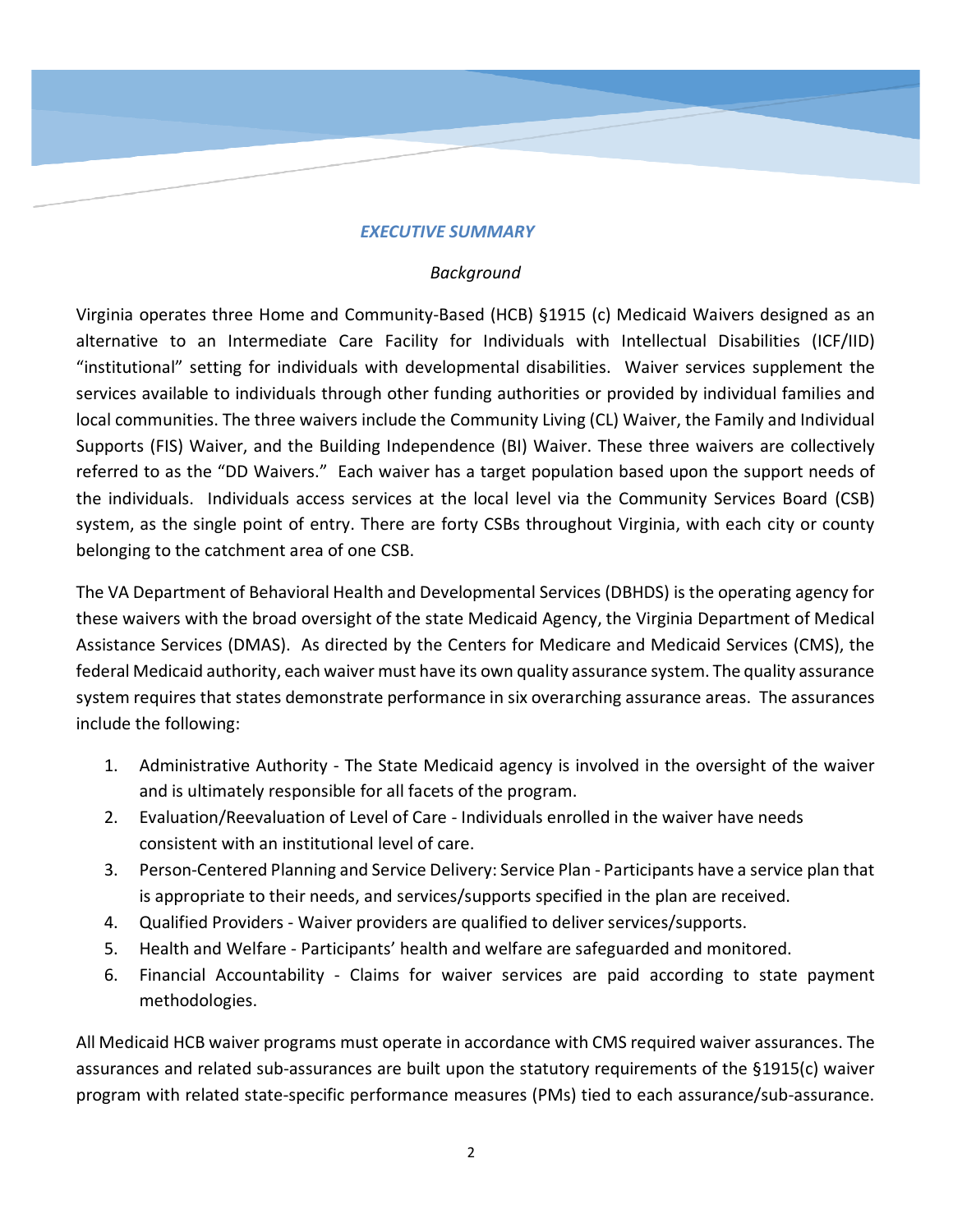States submit Waiver Assurance Evidentiary Reports to CMS on performance under each of the assurances with remediation shown for performance measures with less than 86% compliance. Ongoing demonstrated compliance is necessary to maintain federal financial participation in the waiver program. The DMAS Division of High Needs Supports and DBHDS Division of Developmental Services Waiver Operations Unit, collaboratively oversee waiver performance under these assurances on a quarterly basis using data derived from both DMAS and DBHDS through Quality Review (QRT) reporting. The QRT uses data from provider and CSB reviews to monitor waiver performance and demonstrate compliance to CMS through annual and triennial evidentiary reporting. The data is used to ensure remediation occurs where it is indicated, identify trends and areas where systemic changes are needed, and identify the need to collect different data or improve its quality. CMS reviews QRT data to ensure the state has sufficient evidence to demonstrate compliance with waiver assurances.

The DBHDS Quality Management Plan links the various quality improvement mechanisms within DBHDS and DMAS within a framework that ensures accountability of quality improvement through monitoring of performance indicators, directly tied to requirements set forth by the DOJ settlement agreement and the CMS waiver assurances. The DBHDS Quality Improvement Committee (QIC) is the highest-level quality committee for the agency and provides overall oversight of the quality management program. All other quality committees, including the Quality Review Team (QRT), report to the QIC, which in turn provides cross functional, cross disability data and triage to sub-committees. The QIC ensures a process of continuous quality improvement and maintains responsibility for prioritization of needs and work areas and resource allocation to achieve intended outcomes for the agency and the Commonwealth (DBHDS Quality Management Plan 2020). The QRT committee structure and its data reporting is aligned with the overall DBHDS Quality Management Plan, with an annual summary of waiver performance made available to the public via this End of Year report and other data posted to the DBHDS website.

This report provides an overview of waiver performance for state fiscal year 2021. The data presented represents the average across all three waivers per PM, as CMS permits states to report data in aggregate when HCB waivers support the same population. SFY 2021 QRT reporting corresponded to triennial evidentiary reporting in preparation for the waiver renewal in 2023; therefore, recommendations from CMS as a part of that review are incorporated into this report. Due to the ongoing COVID-19 pandemic, some state operations continue to be delayed in SFY 2021, resulting in late data reporting for many PMs. As onsite visits remain restricted, QMR reviews are being conducted exclusively via uploading to an internet portal. As such, providers have been slow to upload documents leading to increased time spent compiling data for reviews. Accordingly, a few scheduled QRT meetings were delayed to accommodate the availability of QMR PM data.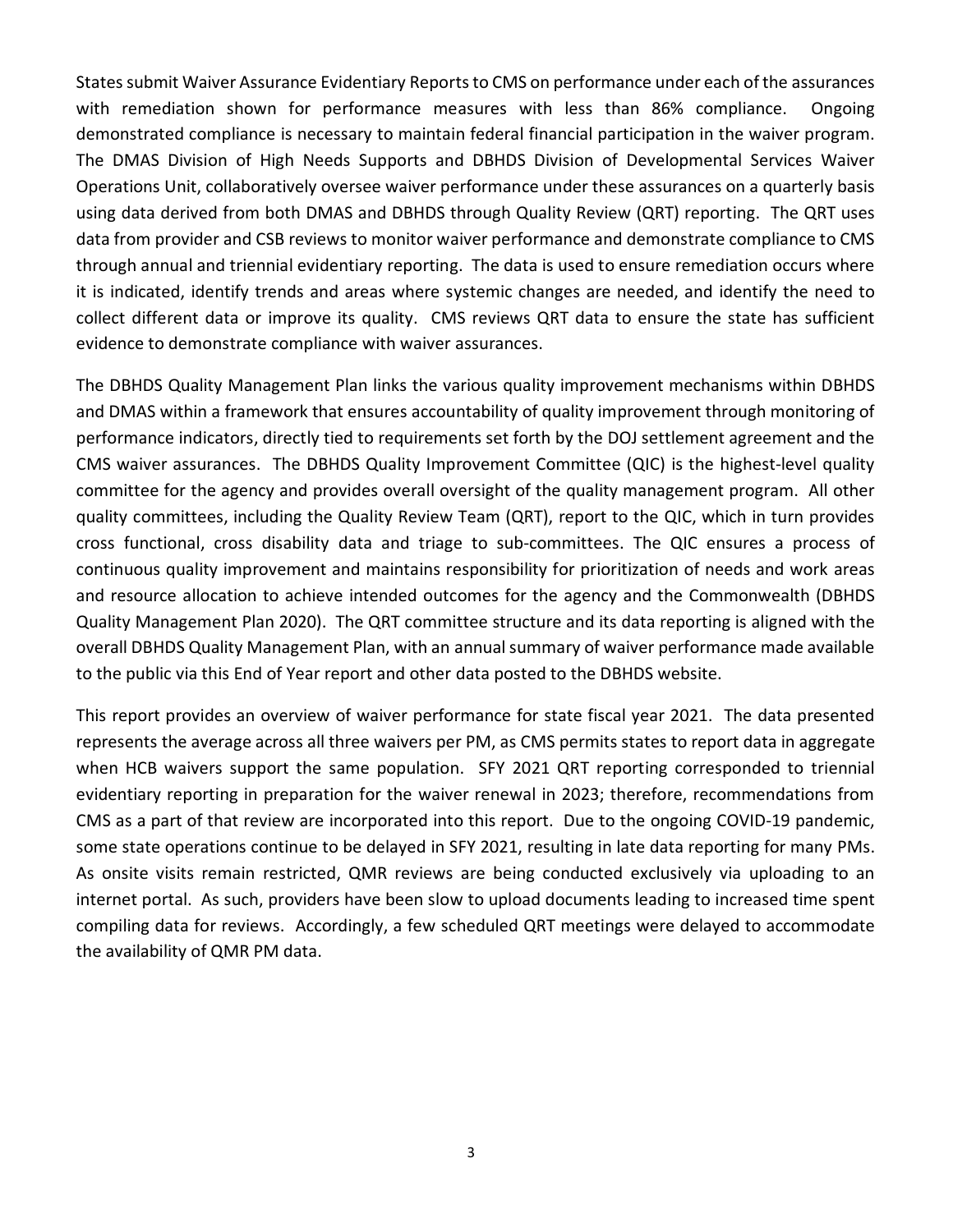#### *Results Summary*

Waiver assurance performance in the Commonwealth for SFY 2021 was comparable to SFY 2020 performance. Approximately 84% of PMs met compliance and eight PMs (16%) did not meet compliance in SFY 2021 (Figure 1).



Three PMs that were noncompliant in SFY 2020 met compliance in SFY 2021.

- **D4:** Number and percent of service plans that include a back-up plan when required for services to include in-home supports, personal assistance, respite, companion, and shared living.
- **D7:** Number and percent of individuals who received services in the frequency specified in the service plan.
- **D11:** Number and percent of individuals who received services in the amount specified in the service plan.

The following five PMs that did not meet compliance in SFY 2020 remain unmet in SFY2021.

- **C9:** Number and percent of provider agency direct support professionals (DSPs) meeting competency training requirements.
- **D1:** Number and percent of individuals who have Plans for Support that address their assessed needs, capabilities and desired outcomes.
- **D3:** Number and percent of individuals whose Plans for Supports includes a risk mitigation strategy when the risk assessment indicates a need.
- **G4:** Number and percent of individuals who receive annual notification of rights and information to report abuse, neglect, and exploitation (ANE).
- **G10:** Number and percent of participants 19 and younger who had an ambulatory or preventative care visit during the year.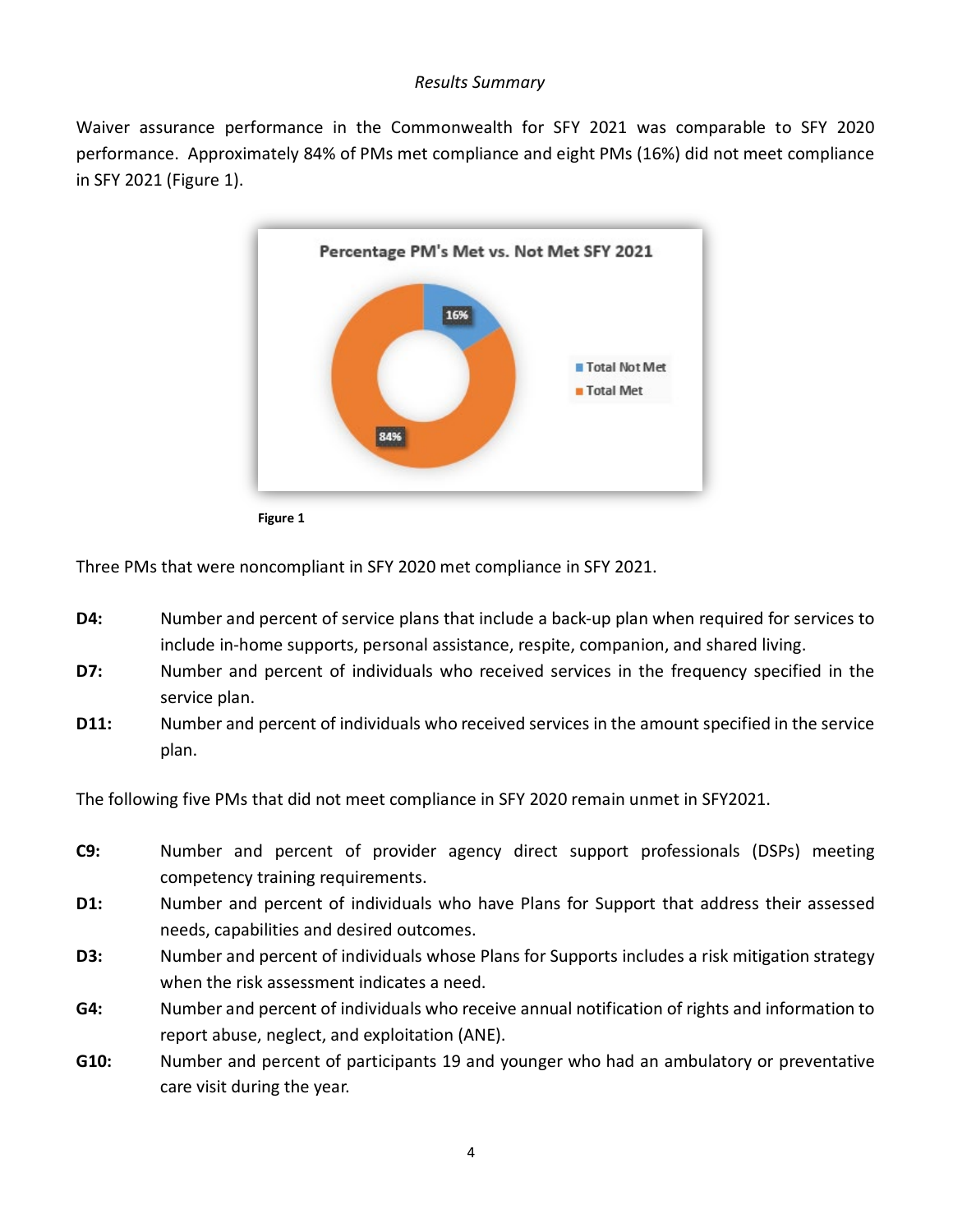Three additional PM's that were compliant in SFY 2020 did not meet compliance in SFY 2021

- **C8:** Number and percent of provider agency staff meeting provider orientation training requirements
- **D6:** Number and percent of individuals whose service plan was revised, as needed, to address changing needs.
- **D9:** Number and percent of individuals who received services in the type specified in the service plan

Though the specific PM's that did not meet compliance varied during SFY 2020 and SFY 2021, the overall total number of PM's not met remained constant both years (eight PMs did not meet compliance). (See Figs. 1A and 1B below)

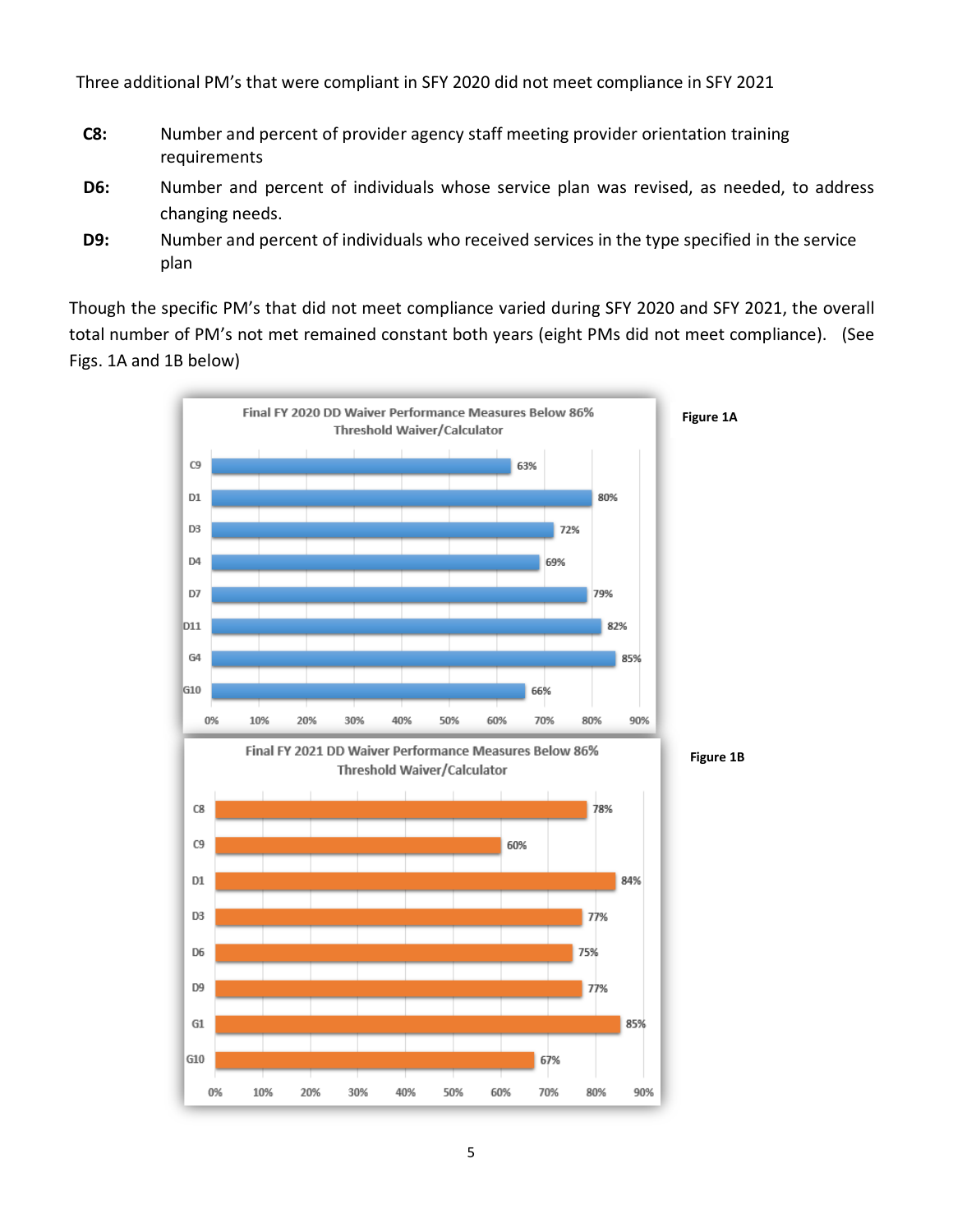The overall comparison of waiver PM performance for SFY 2020 and SFY 2021 is shown below in Figure 1C.



**Figure 1C**

As required by CMS, all non-compliant PMs received some level of remediation during 2021, with activities described throughout this report.

First level remediation for all PM's reported below compliance includes targeted training and technical assistance in the specific area of noncompliance delivered by various DBHDS departmental units. Group training, FAQ documents, training videos, newsletters, written provider guidance and memoranda have also been developed and distributed as supplemental resources. In addition, on-demand recorded training has been utilized with the intent to secure resources to expand this capability. For specific areas of noncompliance that persist for more than two quarters despite intervention, additional remediation activities are developed and targeted to the area of need. Systemic remediation in the form of quality improvement initiatives(QII) either informal or following the DBHDS QIC QII approval process, may also be implemented. All of the waiver PMs are tracked for compliance with CMS reporting through the QIC committee structure and the statewide DBHDS Quality Management plan.

Demonstrable improvement in provider compliance is contingent on several factors. These include:

- 1.) The degree and extent to which state staff have access to correct contact information for all providers of DD waiver services in the Commonwealth in order to deliver information, resources, and training on waiver requirements.
- 2.) The sampling methodology used to review some provider records.
- 3.) Improvements in data collection, reporting, and remediation tracking via modernized data tools.
- 4.) Provider accountability for demonstrating quality and related sanctions.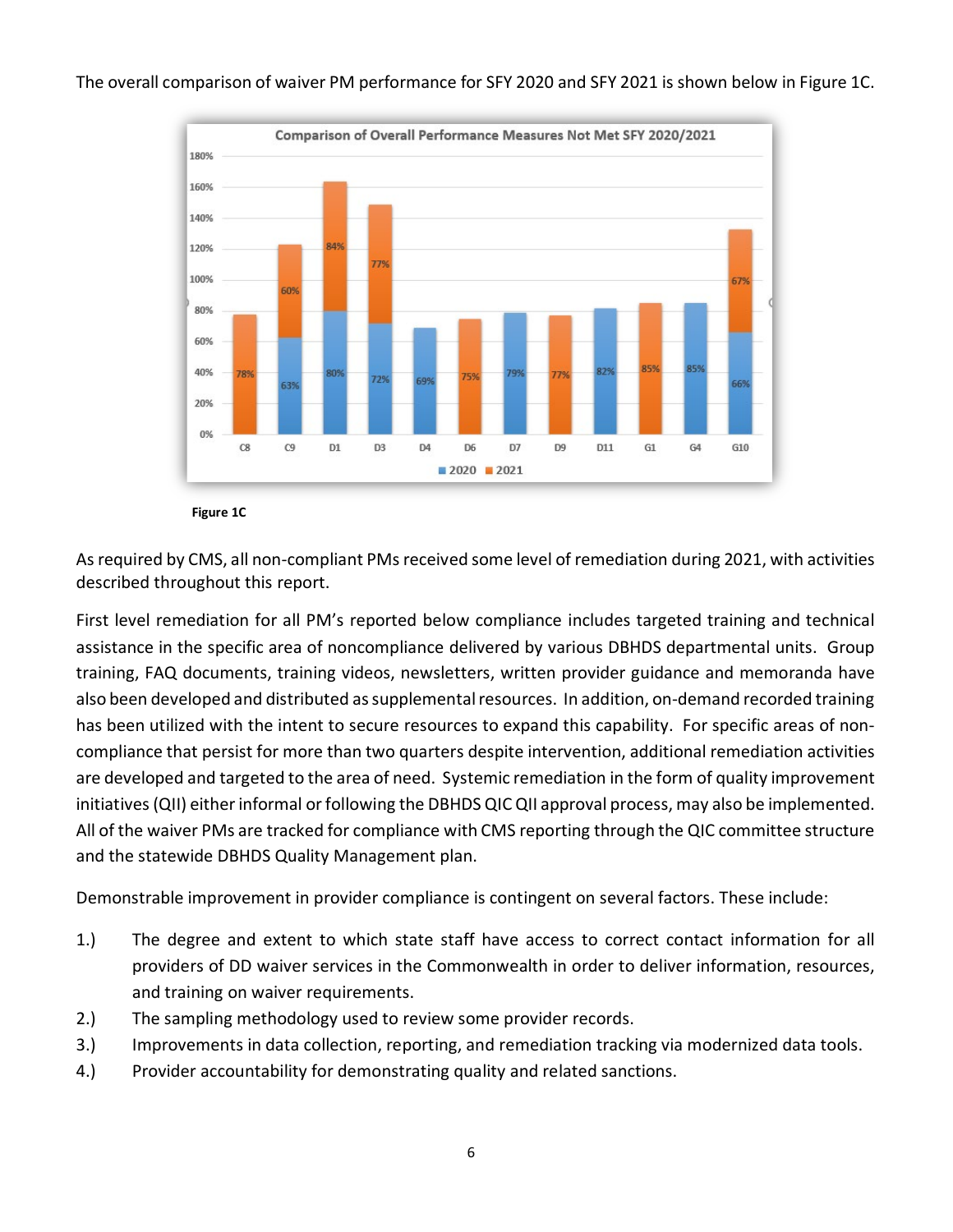First, comprehensive provider contact information is not readily accessible. Provider lists are often generated via a combination of DBHDS licensing data, DMAS billing data, and information voluntarily submitted through other electronic systems and platforms. Further, there is no universal location for acessing provider contact information or statewide mandate or regulatory requirement for providers to update their contact information in any statewide system. In addition, provider contact information may be reported differently in each department or electronic platform. Therefore, essential information delivered by the state is reaching only a fraction of the intended population. The DD waiver providers disengaged from the system are less likely to be familiar with requirements, resulting in an increased likehood of noncompliance.

Second, the sampling methodology utilized in some reviews may indirectly impact compliance reporting. Quality Management Reviews (QMRs) conducted by DMAS are the data source for the majority of the PMs. Each quarter, a sample of service providers is selected and individuals receiving services from those providers are identified for inclusion in the record review. A proportionate stratified sample is used to determine the number of records to be reviewed within each waiver. The methodology for review of records allows for differerent providers to be sampled each quarter (see DMAS data provenance discussion in Section II). Smaller providers who do not participate in training or review regular state notices or large providers, like a CSB, which may have many records showing noncompliance in the same area, can adversely impact a PM. Additionally, small sample sizes also affect compliance. If there are not enough providers delivering an authorized service to review a particular service during the quarter or if the PM incorporates a subset of the population (when an additional condition has to be met within the total number of records under review for the record to be included), the smaller numbers cause a larger impact to the compliance percentage.

Thus, data reviewed in any given year represents only a snapshot of the system; a descriptive interpretation of compliance for a particular PM, within a particular service, during a particular quarter. Only when downward trending PM data persists over multiple quarters and/or over multiple years, can it be determined that systemwide noncompliance exists. When widespread noncompliance is identified, systemic quality improvement initiatives targeted to areas of continued noncompliance are developed, implemented, and evaluated for impact. Improvements in performance resulting from provider remediation and targeted interventions are typically demonstrated, at minimum, over the course of 2-3 quarters or even a full year's review.

Third, the QRT leadership has also identified improved data reporting capability through an electronic data solution as an ongoing critical need. The ability to review aggregate data collected at its source, as well as integrate historical information via a database solution, will allow for analysis of patterns and trends in noncompliance and improve the ability to determine the effectiveness of interventions. Original source data is unable to be collected due to barriers outside of the scope of this report; however, design and implementation of an electronic data reporting solution is in development and expected to be completed by the second quarter of 2022. This electronic solution will fully automate the process for capturing and reporting QRT data and allow for review and analysis of historical information.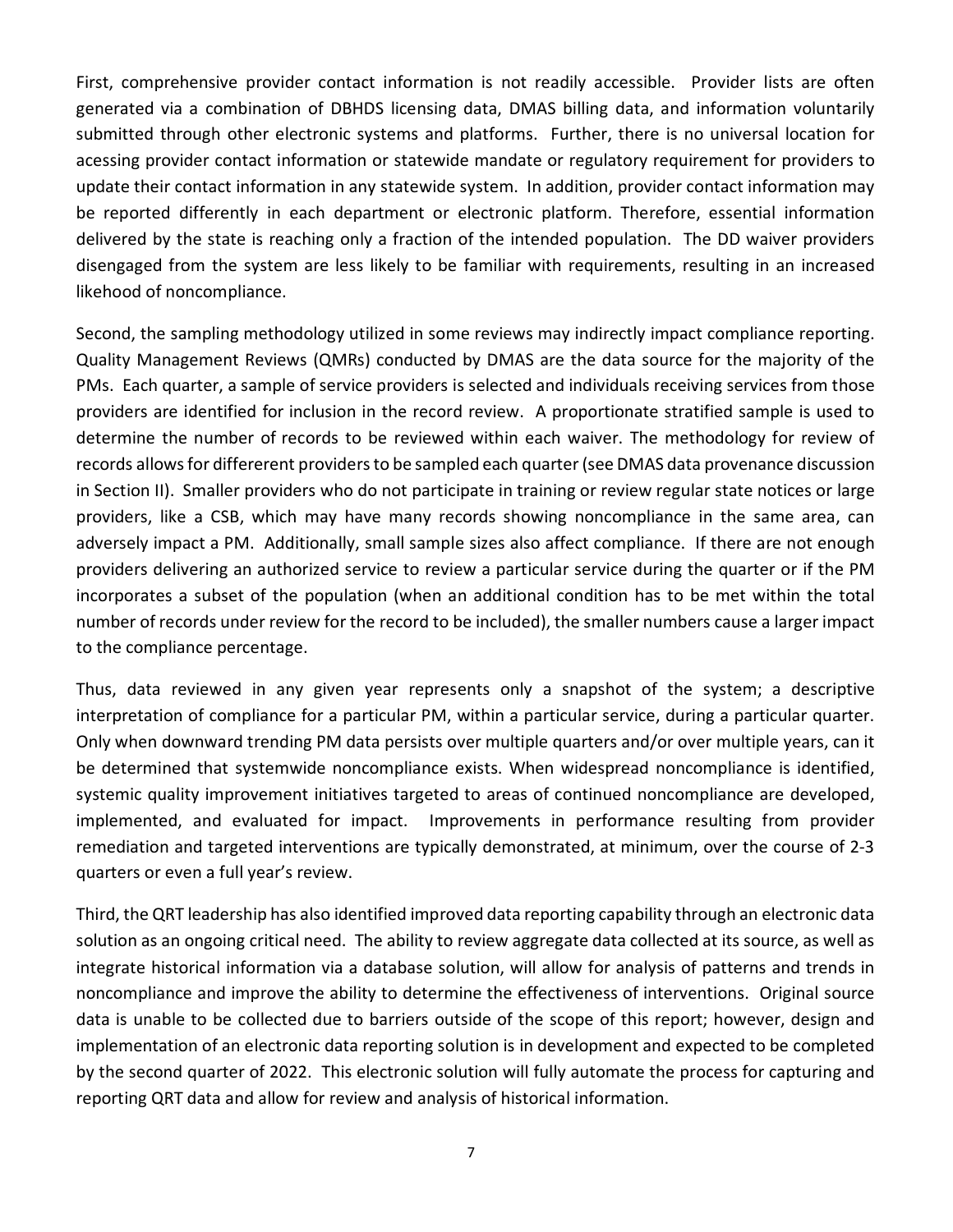Continuing throughout SFY 2021, all of the above factors remain important considerations to improve quality; however, a fourth additional barrier to achieving continuous compliance has been the inability of the Commonwealth to ensure that providers are held accountable for performance by imposing consistent, timely, disciplinary action to those with repeated noncompliance. Currently, except in instances of a threat to the health and safety of an individual in services, sanctions are not imposed immediately, and the sanctions fall short of facilitating compliance.

In 2021, the permanent proposed waiver regulations were finalized, which included a regulatory requirement for providers with a history of noncompliance in a specific area to undergo mandatory training and technical assistance in the area of noncompliance. This process is still in development. When fully implemented, it will be an additional measure of quality assurance and a catalyst for developing statewide, intra-agency processes to help expand the reach to all providers so that existing first line remediation is more effective. However, implementation of the Mandatory Provider Remediation process (MPR) will not directly affect QRT reviews of PMs, as providers who receive a corrective action as a result of noncompliance, are typically successfully remediated at a rate close to 100%. The MPR process has been reserved for providers with the most concerning history or aggregious infractions. As a result, QRT discussion has focused on tried and true methods to gain the attention of providers, including development of expanded criteria for referral to DMAS Provider Integrity to institute fiscal penalties for noncompliance. This is an area of ongoing discussion and focus.

Throughout SFY 2021, to better align work undertaken as part of other DBHDS quality initiatives, the QRT also began discussing the review of supplemental data related to CMS-approved PM data sources, that can be monitored as surveillance data. Review of supplemental data can assist the QRT in vetting other potential PM data sources that may be subsituted for existing data in preparation for the upcoming 2023 waiver renewal. The review of supplemental data may also help in the formulation of new waiver performance measures or modifications to existing PMs as needed. For PMs related to assuring individual health and safety, the QRT worked with the DBHDS Office of Integrated Health (OIH) to highlight risk awareness and risk mitigation in reviews across state entities to create a consistent understanding and interpretation of data resulting from new risk awareness tools. Ongoing discussions are occurring between DBHDS and DMAS to identify areas where performance improvement and remediation activities could be implemented.

In conclusion, SFY 2021 in many ways mirrors SFY 2020 to include the same QRT recommendations and one additional recommendation proposed to achieve compliance for a given PM. Generalized provider knowledge and information to ensure each provider is being reached and trained on the waiver regulations and documentation requirements, developing the capacity within the state for more innovative/ondemand training resources focused on individual, provider-specific remediation, modernization of QRT processes and tools for improved reporting of systemwide performance, and exploring provider accountability through financial penalties.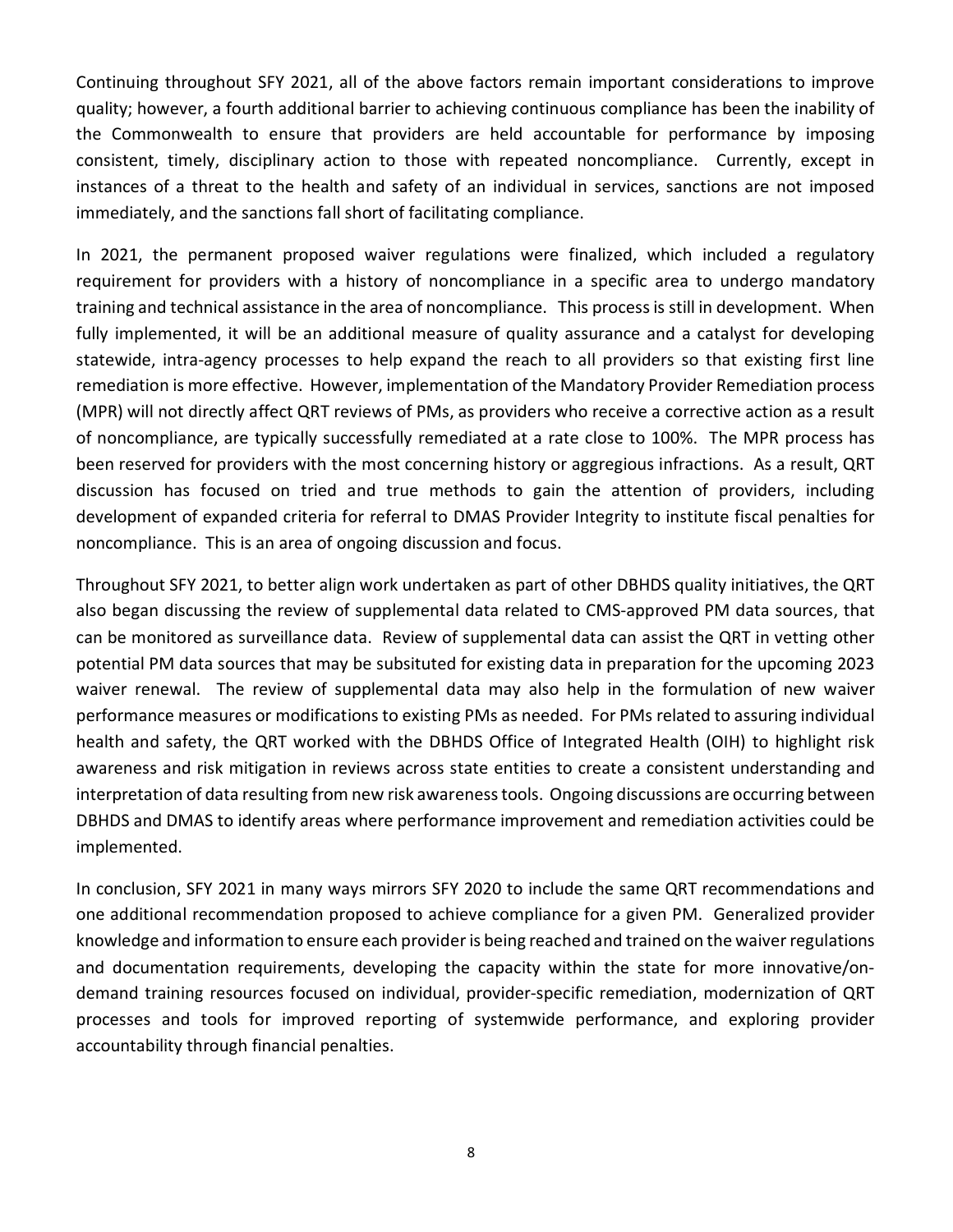### *OVERVIEW: QUALITY REVIEW TEAM CHARTER (MAY 2021)*

The Quality Review Team (QRT), a joint Department of Behavioral Health and Developmental Services (DBHDS) and Department of Medical Assistance Services (DMAS) committee, is responsible for oversight and improvement of the quality of services delivered under the Commonwealth's Developmental Disabilities (DD) waivers as described in the waivers' performance measures.

### Authorization / Scope of Authority

The QRT is responsible for reviewing performance data collected regarding the Centers for Medicare and Medicaid Services' (CMS) Home and Community Based Services waiver assurances:

- Waiver Administration and Operation: Administrative Authority of the Single State Medicaid Agency
- Evaluation/Reevaluation of Level of Care
- Participant Services Qualified Providers
- Participant-Centered Planning and Service Delivery: Service Plan
- Participant Safeguards: Health and Welfare
- Financial Accountability

The work of the QRT is accomplished by accessing data across a broad range of monitoring activities, including those performed via DBHDS licensing and human rights investigations and inspections; DMAS quality management reviews and contractor evaluations (QMR); serious incident reporting; mortality reviews; and DBHDS level of care evaluations.

Each DD waiver performance measure is examined against the CMS standard of 86% or above compliance. Those measures that fall below this standard are discussed to identify the need for provider specific as well as systemic remediation. The committee may make recommendations for remediation such as:

- Retraining of providers
- Targeted technical assistance
- Information Technology system enhancements for the collection of data
- Change in licensing status
- Targeted QMR
- Referral for mandatory provider remediation
- Payment retraction or ceasing referrals to providers
- Review of regulations to identify needed changes
- Review of policy manuals for changes.

The team identifies barriers to attainment and the steps needed to address them. The QRT reexamines data in the following quarter to determine if remediation was successful or if additional action is required. The QRT was established in August 2007 in response to CMS's expectations that states implement a quality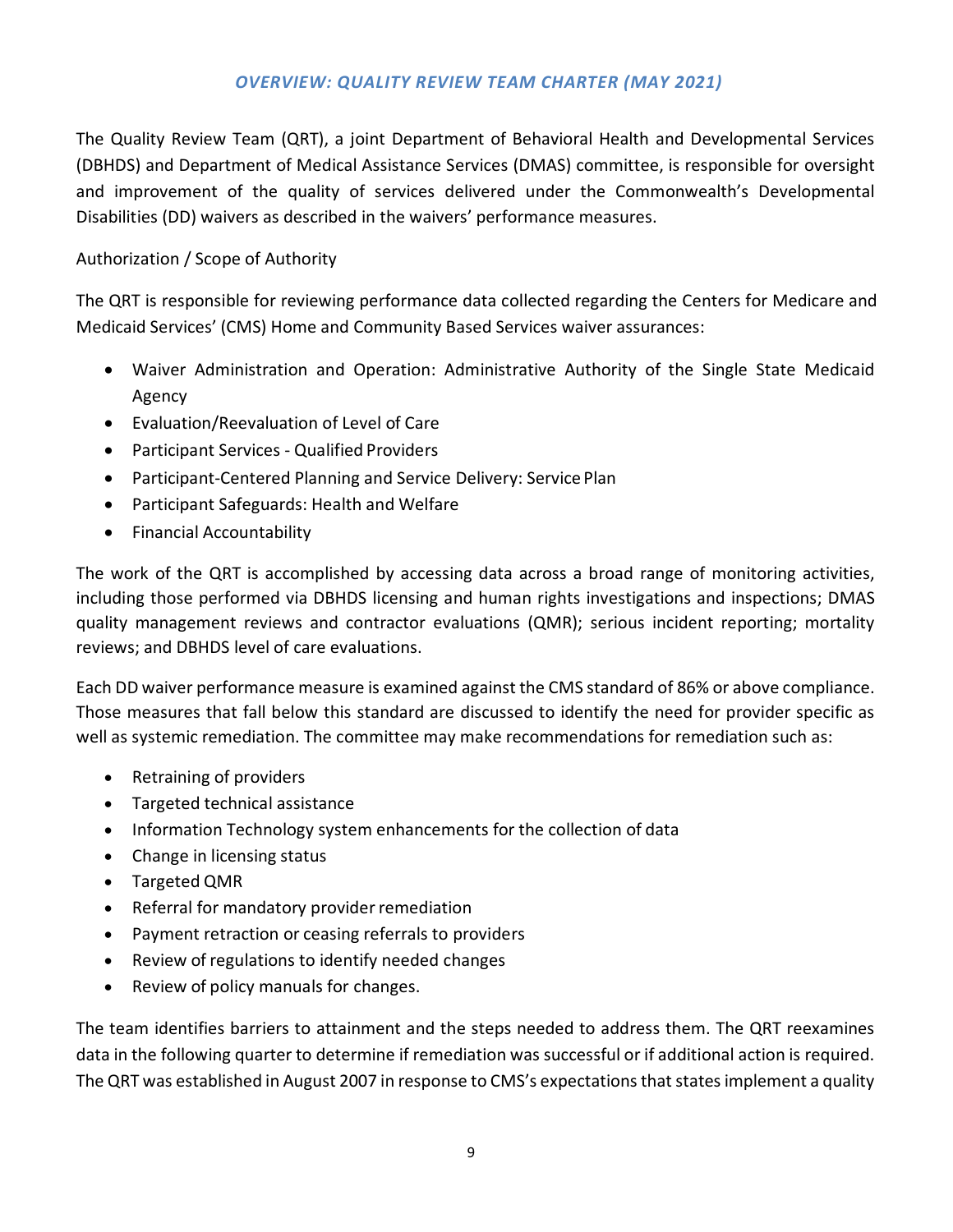review process for HCBS waivers. This charter shall be reviewed by DBHDS and DMAS on an annual basis or as needed and submitted to the Quality Improvement Committee for review.

# *Model for Quality Improvement*

The activities of the QRT are a means for DMAS and DBHDS to implement CMS's expected continuous quality improvement cycle, which includes:

- Design
- Discovery
- Remediation
- Improvement

# *Structure of Workgroup / Committee:*

# Membership DBHDS:

- Director of Waiver Operations or designee
- DD Policy and Compliance Manager
- Director of Provider Development and/or designee
- Director, Office of Integrated Health, and/or designee
- Director of Office of Licensing and/or designee
- Director of Office of Human Rights or designee
- Director of Office of Community Quality Improvement or designee
- Director, Mortality Review Committee and/or designee
- Settlement Agreement Director

# DMAS:

- Director of Division of High Needs Supports
- Program Advisor
- Division of High Needs Supports Program Manager or designee
- QMR Program Administration Supervisor or designee
- Sr. Policy Analyst

Meeting Frequency: The committee will, at a minimum, meet four times a year. The QRT review cycle is scheduled with two quarters' lag time to accommodate the 90-day regulatory requirement to successfully investigate and close cases reportable under the Appendix G Health and Welfare measures.

Leadership and The DBHDS: The DD Policy and Compliance Manager shall serve as chair and will be responsible for ensuring the committee performs its functions including development of meeting agendas and convening regular meetings. The standard operating procedures include:

• Development and annual review and update of the committee charter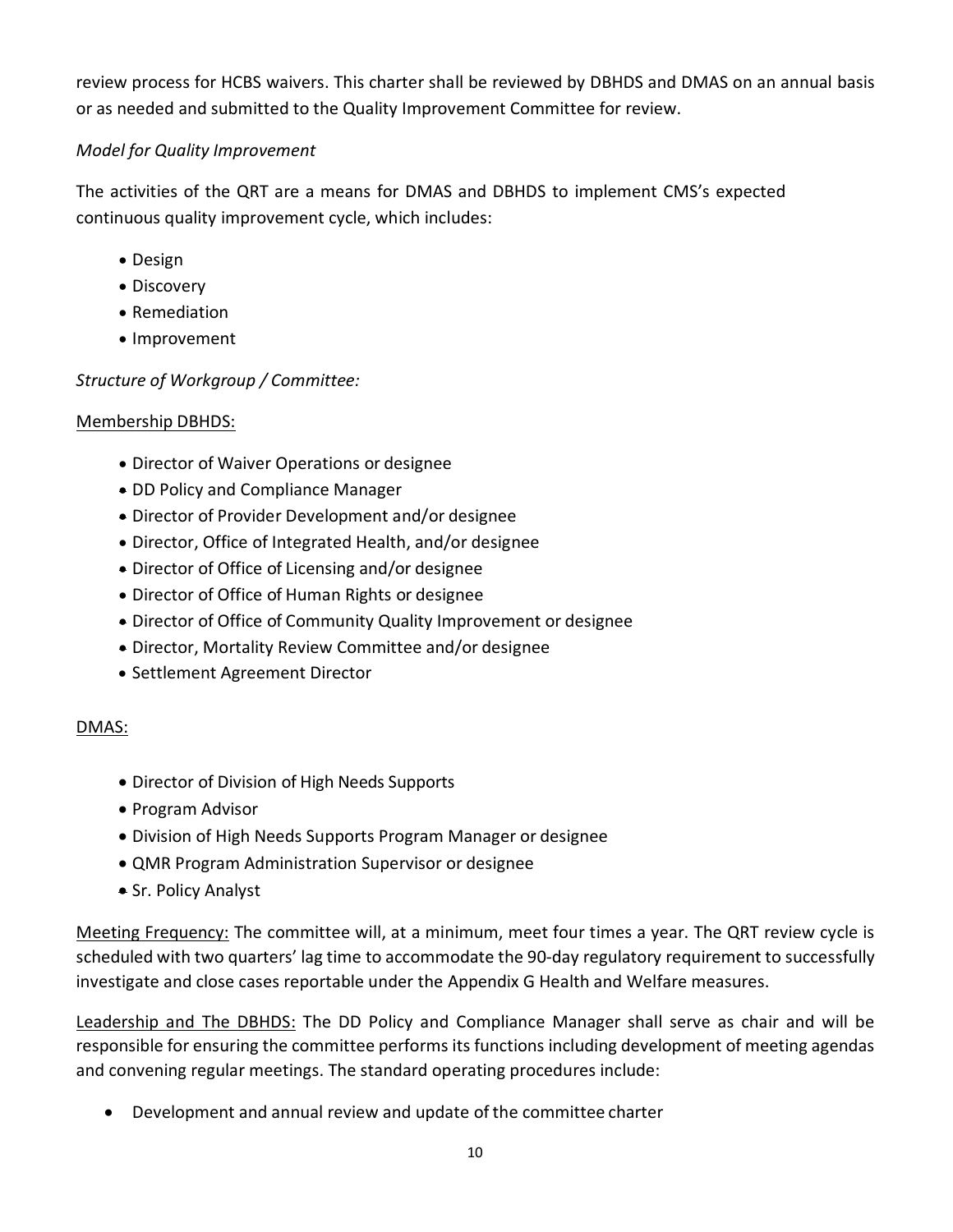- Regular meetings to ensure continuity of purpose
- Maintenance and distribution of quarterly reports and/or meeting minutes as necessary and pertinent to the committee's function
- Maintenance of QRT data provenance
- CMS Evidentiary and state stakeholder reporting
- Quality improvement initiatives consistent with CMS's "Design, Discover, Remediate, Improve" model.

Documentation of PM performance during the quarter and a meeting agenda and summary is prepared and distributed to committee members prior to the meeting and shall reflect the committee's review and analysis of data and any follow up activity.

The QRT shall produce an annual report QRT End of Year (EOY) Report to the DBHDS Quality Improvement Committee on the findings from the data review with recommendations for system improvement. The QRT's report will include an analysis of findings and recommendations based on review of the information regarding each performance measure.

CMS has indicated that reporting on the performance measures can be consolidated if all of the following requirements are met.

- 1.) Design of the waivers is same/very similar
- 2.) Sameness/similarity determined by comparing waivers on approved Waiver Application Appendices:
	- C: Participant Services
	- D: Participant-Centered Planning and Service Delivery
	- G: Participant Safeguards
	- H: Quality Management
- 3.) Quality management approach is the same/very similar across waivers, including:
- 4.) Methodology for discovering information (e.g., data systems, sample selection)
- 5.) Manner in which individual issues are remedied
- 6.) Process for identifying & analyzing patterns/trends
- 7.) Majority of Performance Measures are the same
- 8.) Provider network is the same/very similar
- 9.) Provider oversight is the same/very similar

Additionally, the sampling method must be proposed in the Waiver application and approved by CMS and various sampling methods are acceptable. It is noted that, for the Commonwealth's DD waivers:

- All services are the same but not all are offered under each waiver.
- All individuals go through the same slot selection process.
- All waiver service providers use the same enrollment process as delineated by DMAS.
- All providers for the three waivers that are required to be licensed are done so through the DBHDS.
- All participants' service needs are determined through the Person Centered Planning process.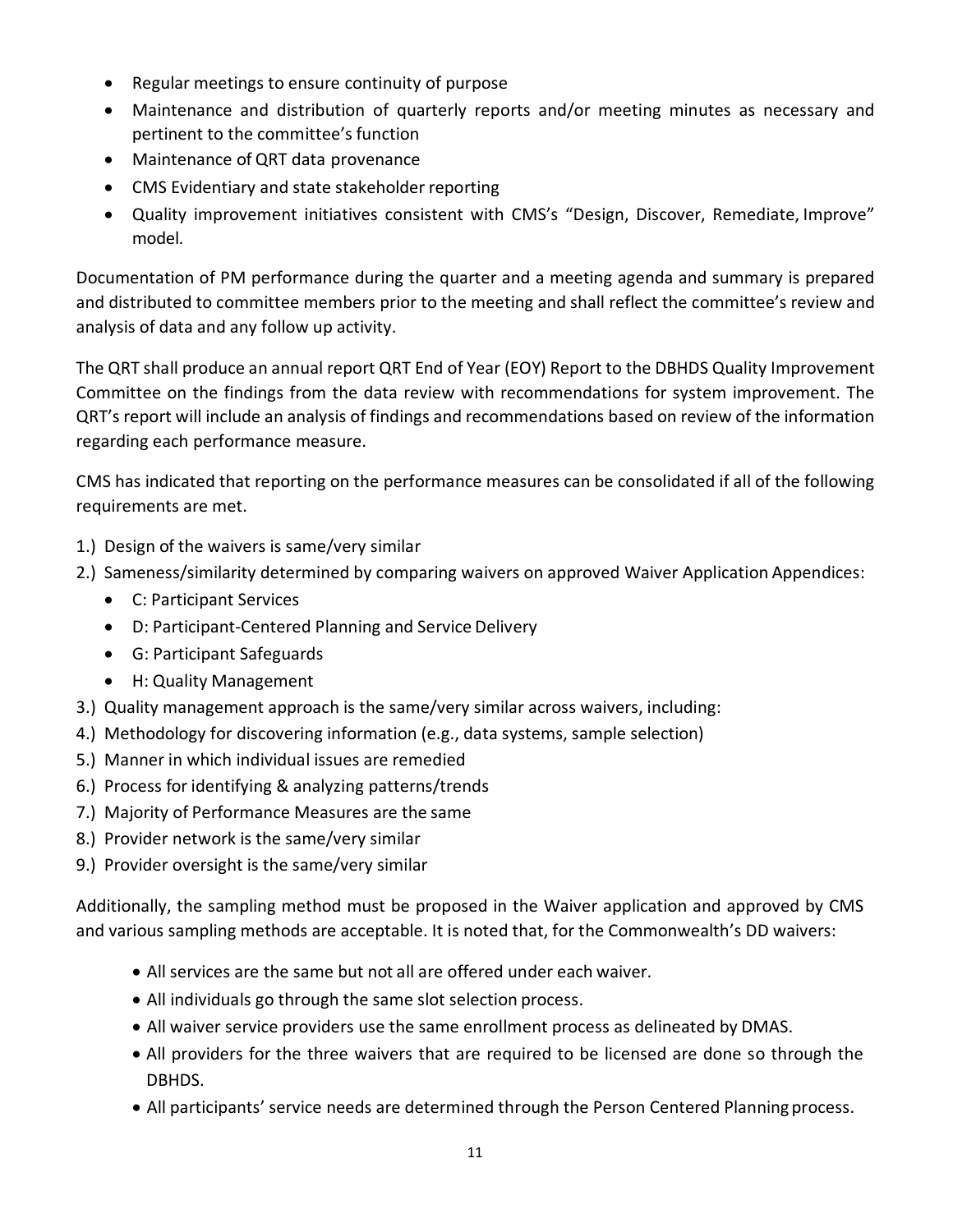• All three waivers will have the same performance measures with the approval of the amendment for the CL Waiver.

Therefore, QRT data across the CL, FIS, and BI waivers is consolidated for annual and triennial reporting to CMS. However, individual waiver level data may be reported and reviewed for internal quality management monitoring across waivers where feasible and necessary.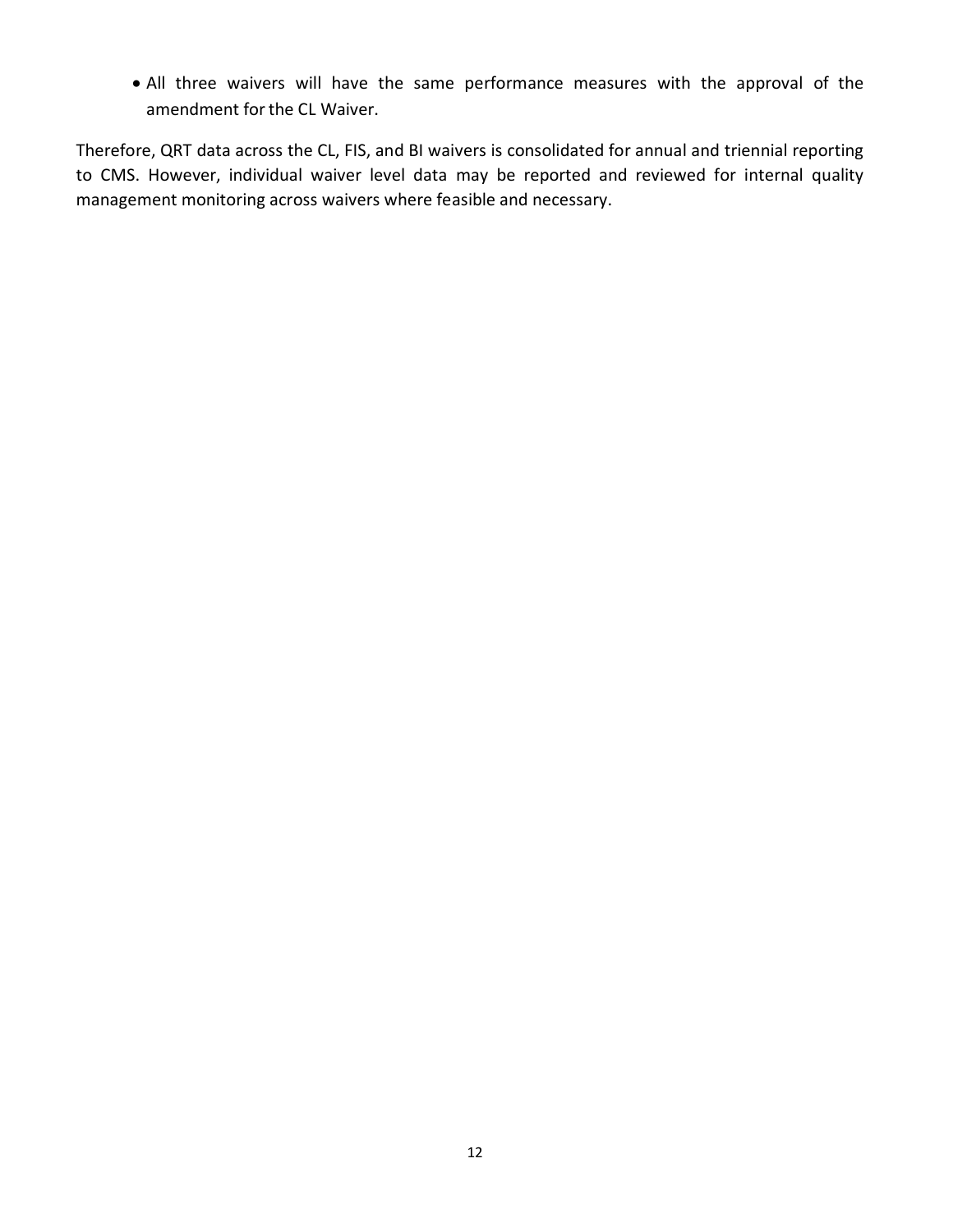#### **Background**

#### *Performance Measures Using Quality Management Reviews (DMAS)*

The data source for specifically identified performance measures is data collected during the Quality Management Reviews completed by the Health Care Compliance Specialists in the QMR Division of High Needs Supports at DMAS. These reviews monitor provider compliance with DMAS participation standards and policies to ensure an individual's health, safety, and welfare and individual satisfaction with services, and includes a review of the provision of services to ensure that services are being provided in accordance with DMAS regulations, policies, and procedures. A representative sample of the participants in all three DD waivers is employed as the sampling methodology. Information demonstrating the level of compliance with the performance measures is gathered from case management records and from the Plans for Supports from service providers. Subsequently, there are two subsets of the population.

The following is noted with regard to determining the sample:

- A. A Statistical Analysis System (SAS) run is completed at the beginning of each quarter and yields a list of individuals with the following characteristics:
	- The individual has received services, and
	- DMAS has paid the provider's claim for services.
- B. All forty (40) of the CSBs are sampled within a three (3) year period. Individual service providers are selected for review. Service providers are not randomly chosen; instead, a non-probability sampling method is utilized. Once a non-CSB has been reviewed,that provider is filtered out of the SAS run for at least two years. Providers are selected based on the following factors:
	- Whether the individual CSB's review is due within the current three-year period.
	- Whether the service provider has been reviewed recently
	- Whether the service provider has been reviewed in the past
	- The type of service provided (if targeted reviews are being completed)
	- If there are existing concerns/complaints regarding a provider
	- If there is a history of non-compliance
	- The geographic location of the provider. *Due to staffing constraints, a large provider supporting many individuals who is closer geographically may be reviewed over a smaller provider supporting fewer individuals who is farther away.*
	- The number of individuals served. *A provider supporting many individuals who is providing services for all three waivers, may be prioritized over a smaller provider supporting fewer individuals who may only be providing services under one waiver.*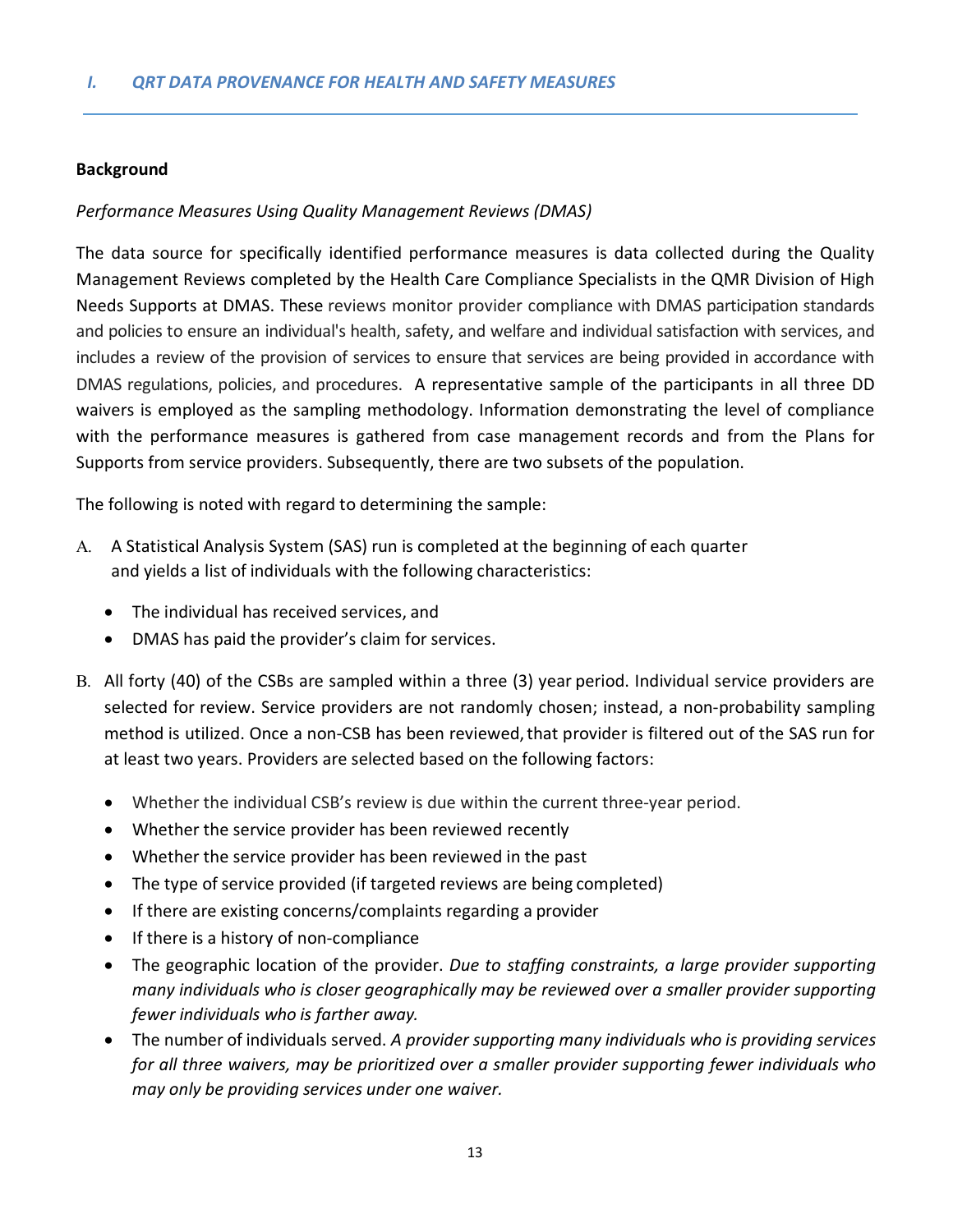- C. Once the service provider is selected, the recipients receiving services from that provider are identified for inclusion in the record review. A proportionate, stratified sample is used to determine the number of records to be reviewed within each waiver. Using a sample size calculator such as [Raosoft,](http://www.raosoft.com/samplesize.html) a sample size is determined based on the total number of enrolled recipients using the following parameters and rounded up to the nearest 100:
	- 5% margin of error
	- 95% confidence level
	- 50% distribution

The total number of individuals enrolled in the three (3) waivers is used as the population size. This method is used for both data subsets: case management records and individual plans for supports provided by enrolled service providers. The table below shows and example of the proportionate sample stratified by waiver subgroups.

| <b>Step</b>                                                                                                           | <b>CL Waiver</b>                                  | <b>FIS Waiver</b> | <b>BI Waiver</b> | Total  |  |
|-----------------------------------------------------------------------------------------------------------------------|---------------------------------------------------|-------------------|------------------|--------|--|
| #1                                                                                                                    |                                                   |                   |                  |        |  |
| Determine #of recipients enrolled in each<br>waiver (subgroup)                                                        | 11,204                                            | 1,723             | 296              | 13,223 |  |
| #2                                                                                                                    | 85%                                               | 13%               | 2%               | 100%   |  |
| Determine what % each waiver (subgroup)<br>is of the whole                                                            | 84.7%                                             | 13.03             | 2.2              |        |  |
| #3                                                                                                                    |                                                   |                   |                  |        |  |
| Determine sample size using noted<br>parameters                                                                       | 374 rounded up to 400                             |                   |                  |        |  |
| #4                                                                                                                    | 340                                               | 52                | 8                | 400    |  |
| Determine the number of recipient records<br>to be reviewed in proportion to the<br>percentage of enrolled recipients | $85\%$ of 400 = 340 13% of 400 = 52 2% of 400 = 8 |                   |                  |        |  |

The number of records to be reviewed at each CSB is determined at the beginning of each fiscal year. The number of records selected for review is in proportion to the overall percentage of recipients receiving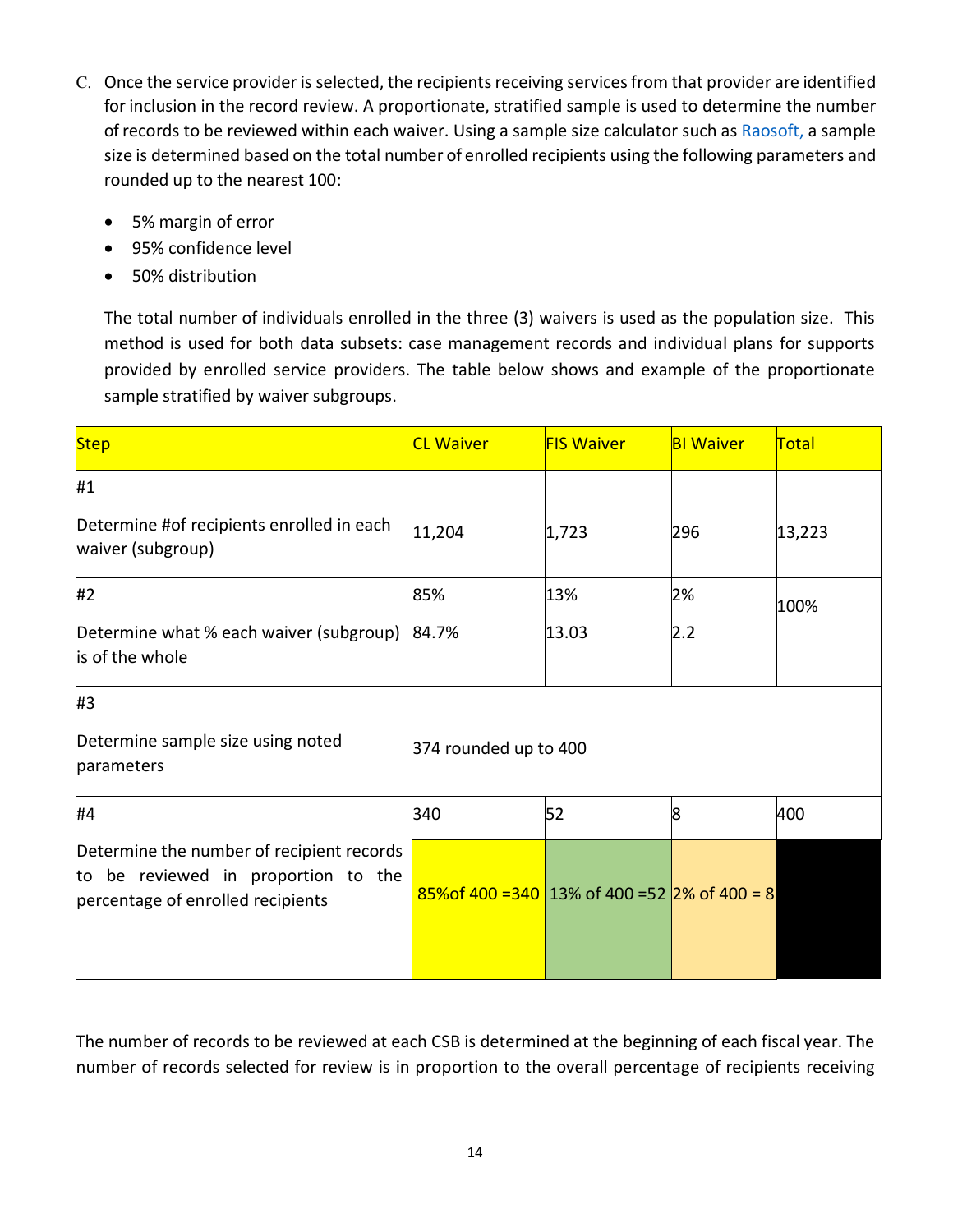case management services for that fiscal year. For other (non-CSB) service providers, a minimum number of records will be reviewed based on the following SAS program:

- Claim records are sorted by provider and individual
- The number of members with claims by a provider is determined
- The percentage of members that will be selected for each provider is determined according to the chart below:

| # Members      |                              | Between  | Sample % |
|----------------|------------------------------|----------|----------|
| $\overline{0}$ | $\qquad \qquad \blacksquare$ | 15       | 100      |
| 16             | $\overline{\phantom{0}}$     | 24       | 70       |
| 25             | $\qquad \qquad \blacksquare$ | 39       | 60       |
| 40             | $\qquad \qquad \blacksquare$ | 50       | 50       |
| 51             | $\qquad \qquad \blacksquare$ | 61       | 40       |
| 62             | $\overline{a}$               | 75       | 35       |
| 76             | -                            | 90       | 31       |
| 90             | $\blacksquare$               | No Limit | 25       |

Members are randomly selected based on the assigned percentage for each provider:

- Claims records are included for each selected member.
- Unduplicated records are selected from all random samples (from Step d) and merged.

# *Performance Measures for Appendix G: Health and Safety*

The Offices of Licensing and Human Rights jointly coordinate, communicate, consult, and monitor the investigation of abuse and neglect allegations in DBHDS licensed programs. The Mortality Review Committee reviews recent deaths of individuals with a developmental disability who received services in a state-operated facility or in the community through a DBHDS-licensed provider to provide ongoing monitoring and data analysis to identify trends/patterns, system level quality improvement initiatives, and make recommendations that promote the health, safety, and well-being of individuals, in order to reduce mortality rates to the fullest extent practicable.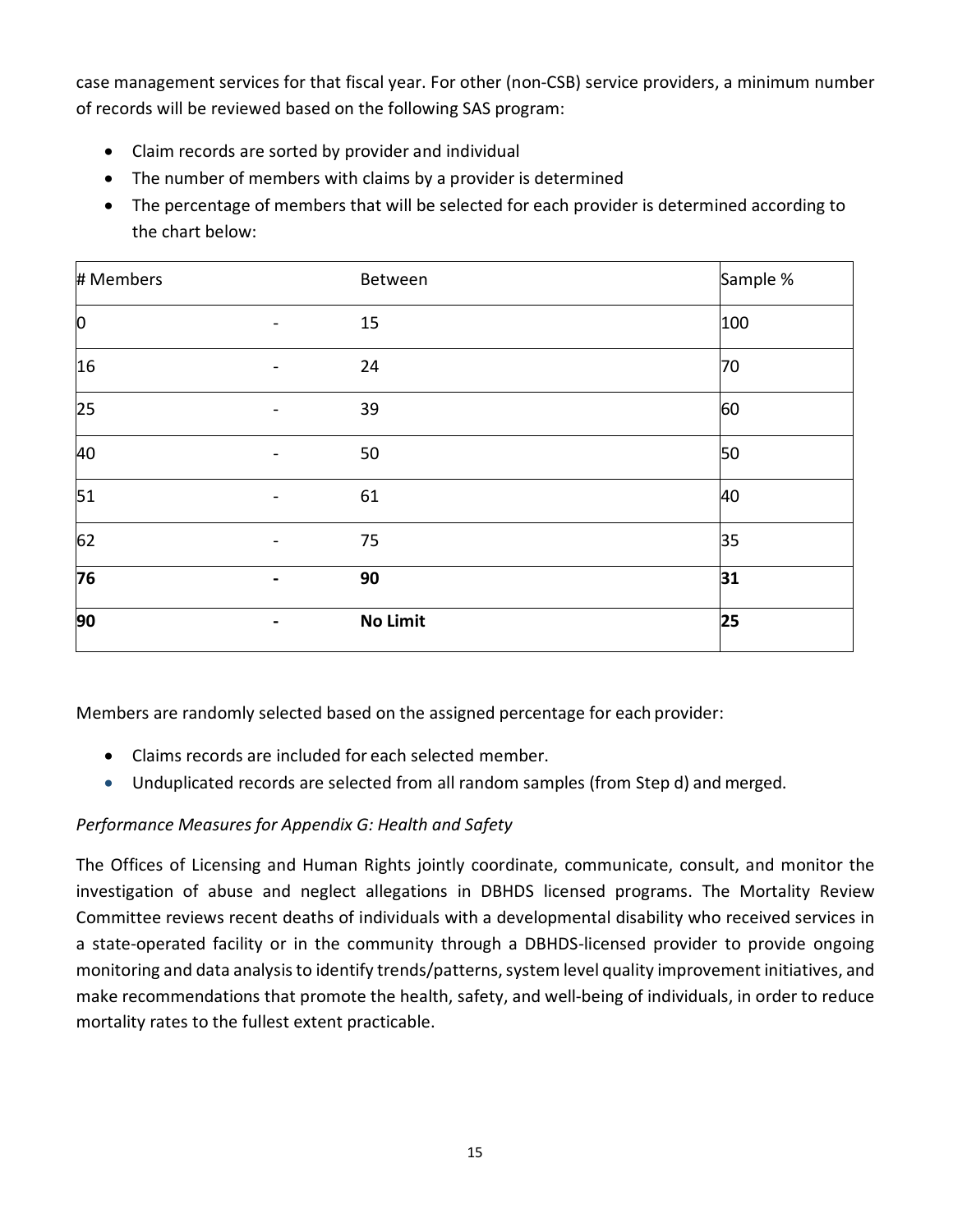The data for the majority of the performance measures evaluating compliance with the CMS Appendix G waiver assurances, which serve to assure the waiver participant's health and safety, are collected by DBHDS during Office of Licensing site visits, retrospective Office of Human Rights reviews, and retrospective case reviews completed by the Mortality Review Committee. Additionally, three performance measures that fall under Appendix G of the CMS Waiver Application utilize DMAS QMR reviews as the data source.

#### *Population*

For DBHDS performance measures using data from the Computerized Human Rights Information System (CHRIS), the waiver population is defined below. Measures not using data from CHRIS include a description of the population. The population consists of individuals receiving DD services as reported by the provider in the "incident service type." This was chosen based on the consistency of providers entering the service type into CHRIS as compared to the waiver type. This method relies on the assumption that those receiving DD services are on a waiver. DBHDS acknowledges this is not a 100% match; however, it is consistent with other reporting to DMAS from CHRIS.

#### *Reporting Schedule*

Data is reported on the following delayed schedule unless otherwise noted:

| <b>Period of Occurrence</b>           | Data review and submission date<br>(approximate) |
|---------------------------------------|--------------------------------------------------|
| Q1 SFY 2021 (July 1 - Sept. 30, 2020) | February (March) 2021                            |
| Q2 SFY 2021 (Oct. 1 - Dec. 31, 2020)  | May 2021                                         |
| Q3 SFY 2021 (Jan. 1 - March 31, 2021) | August 2021                                      |
| Q4 SFY 2021 (April 1 - June 30, 2021) | November 2021                                    |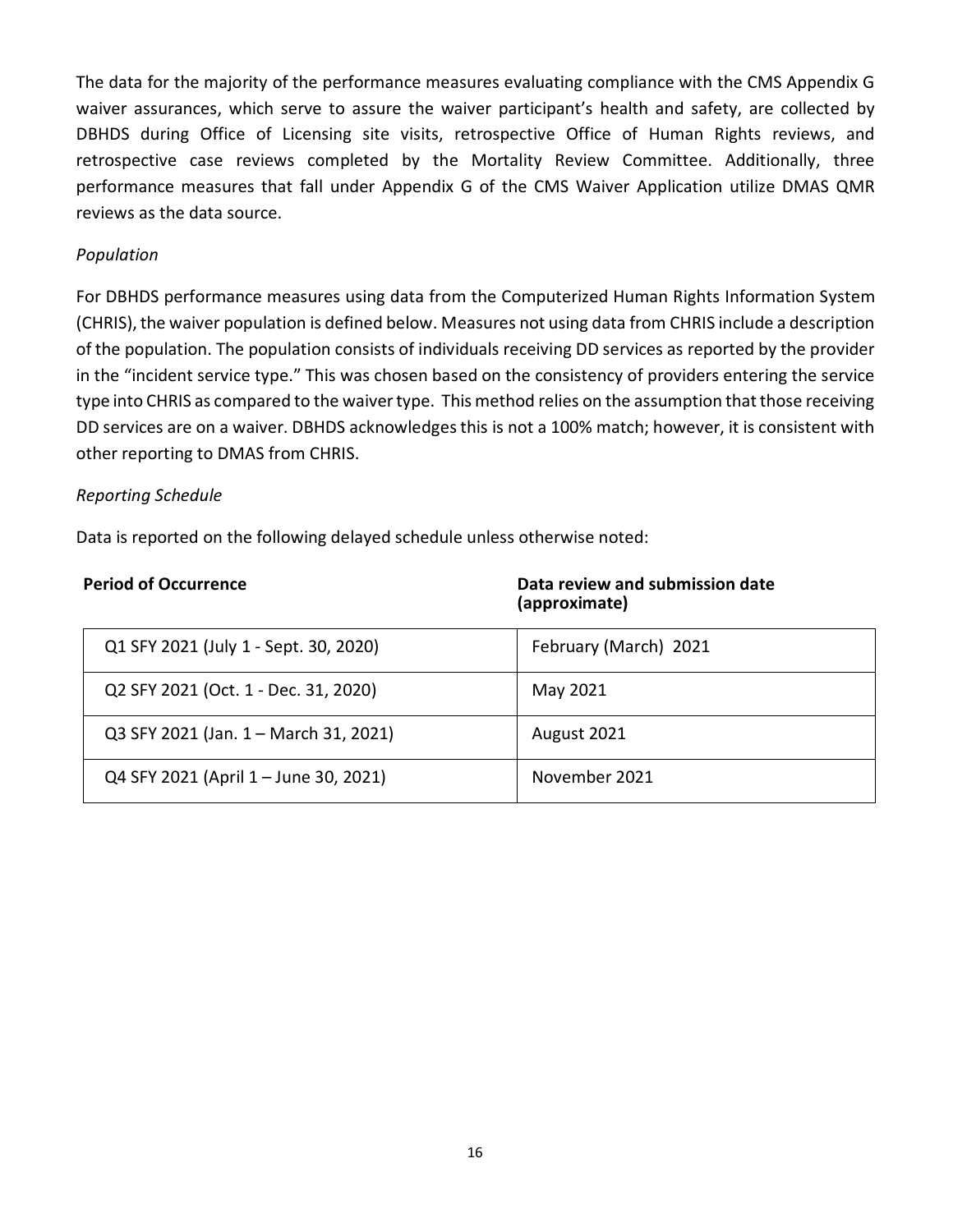#### **A. Administrative Authority:**

**Assurance: The Medicaid Agency retains ultimate administrative authority and responsibility for the operation of the waiver program exercising oversight of the performance of waiver functions by other**

# *Performance Measure A1: Number and percent of satisfactory Medicaid-initiated operating agency and contractor (i.e. DBHDS, Conduent & CDCN) evaluations. (DMAS)*

*N: Number of satisfactory Medicaid–initiated operating agency & contractor evaluations.*

#### *D: Total number of Medicaid initiated operating agency & contractor evaluations*

This PM seeks to demonstrate that Medicaid-initiated contractor evaluations show satisfactory performance. Measurement of the PM requires the initiation of an operating agency contract evaluation during the quarter. IF this is not initiated then results for the quarter will be reported as 0/0. Contracts potentially reviewable include DBHDS, CDCN, and Conduent. Question #6 of the evaluation "satisfaction with contractor performance" is the standard for evaluating contractor performance. If results of any DBHDS evaluation are below compliance, aggregate results will first be shared with the state DD agency for resolution. This PM typically demonstrates 100% compliance.

The aggregate total for this PM in SFY 2021 was 100%. No remediation was needed.

# *Performance Measure A2: Number and percent of DBHDS provider memorandums pertaining to the waiver approved by DMAS prior to being issued by DBHDS.*

#### *N: Number of satisfactory Medicaid–initiated operating agency & contractor evaluations.*

#### *D: Total number of Medicaid initiated operating agency & contractor evaluations*

DBHDS memoranda falling into this category include waiver educational guidance and policy interpretations targeted to the overall DD community and system stakeholders. Any DBHDS memoranda falling into these categories must first be reviewed by DMAS prior to distribution or posting externally. This PM typically demonstrates 100% compliance.

The aggregate total for this PM in SFY 2021 was 100%. No remediation was needed.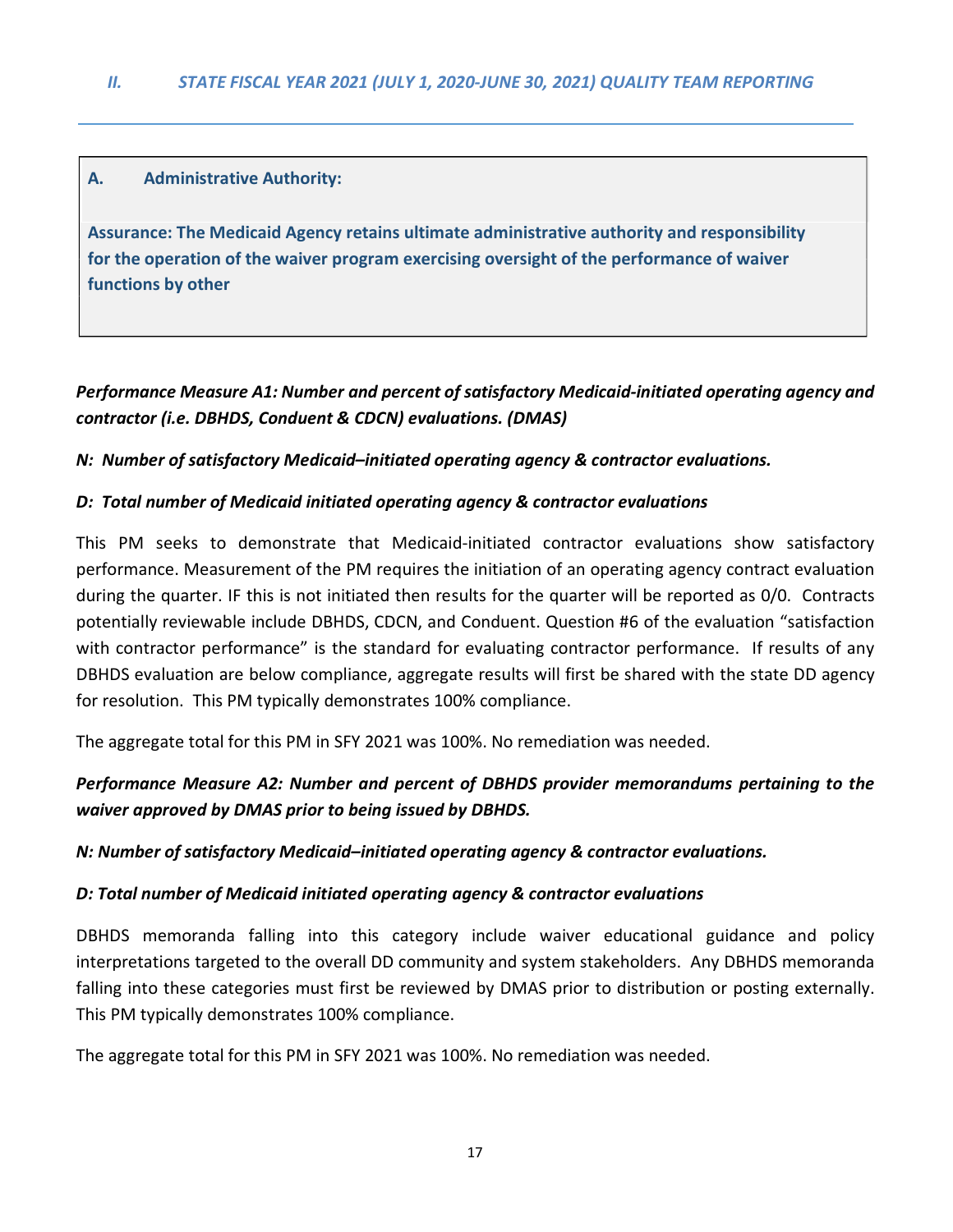*Performance Measure A3: Number and percent of slots allocated to CSB's in accordance with the standardized statewide slot assignment process (DBHDS).*

*N: Number of waiver provider memorandums issued by DBHDS that were approved by DMAS prior to being issued.*

### *D: Total # of waiver provider memorandums issued by DBHDS.*

This PM seeks to demonstrate that state-facilitated Waiver Slot Assignment Committees assign slots according to statewide critical needs ranking and priority criteria. DBHDS operational processes require that all rankings for slot assignment are routinely reviewed and confirmed by DBHDS state staff as a quality check prior to enrollment. This PM typically demonstrates 100% compliance.

The aggregate total for this PM in SFY 2021 was 100%. No remediation was needed.

# **B. Level of Care**

**Assurance: The state demonstrates that it implements the processes and instrument(s) specified in its approved waiver for evaluating/reevaluating an applicant's/waiver participant's level of care**

**Sub-assurance: An evaluation for LOC is provided to all applicants for whom there is reasonable indication that services may be needed in the future.**

# *Performance Measure B1: Number and percent of all new enrollees who have a level of care evaluation prior to receiving waiver services (DBHDS)*

### *N: Number of new enrollees who have a level of care evaluation prior to receiving waiver services*

### *D: Total number of new enrollees*

This PM seeks to demonstrate that all individuals newly enrolled in the waiver had a recent level of care evaluation completed confirming eligibility for waiver services, prior to receipt of services. For individuals on the DD waivers waiting list, the Virginia Intellectual and Developmental Disabilities Eligibility Survey (VIDES) is completed once to determine eligibility and again, no more than 6 months prior to active DD waiver enrollment.

The aggregate total for SFY 2021 was 97%. This is an improvement from 94% in FY2020. No remediation is required.

**Discussion:** No remediation was required in 2021, as changes made in 2019 continued to facilitate compliance via manual tabulation comparing information in the Waiver Management System (WaMS) to information submitted in the DMAS Virginia Medicaid Management Information System (VAMMIS) (now MES). Since this change, all VIDES have been reported within required criteria. Because the manual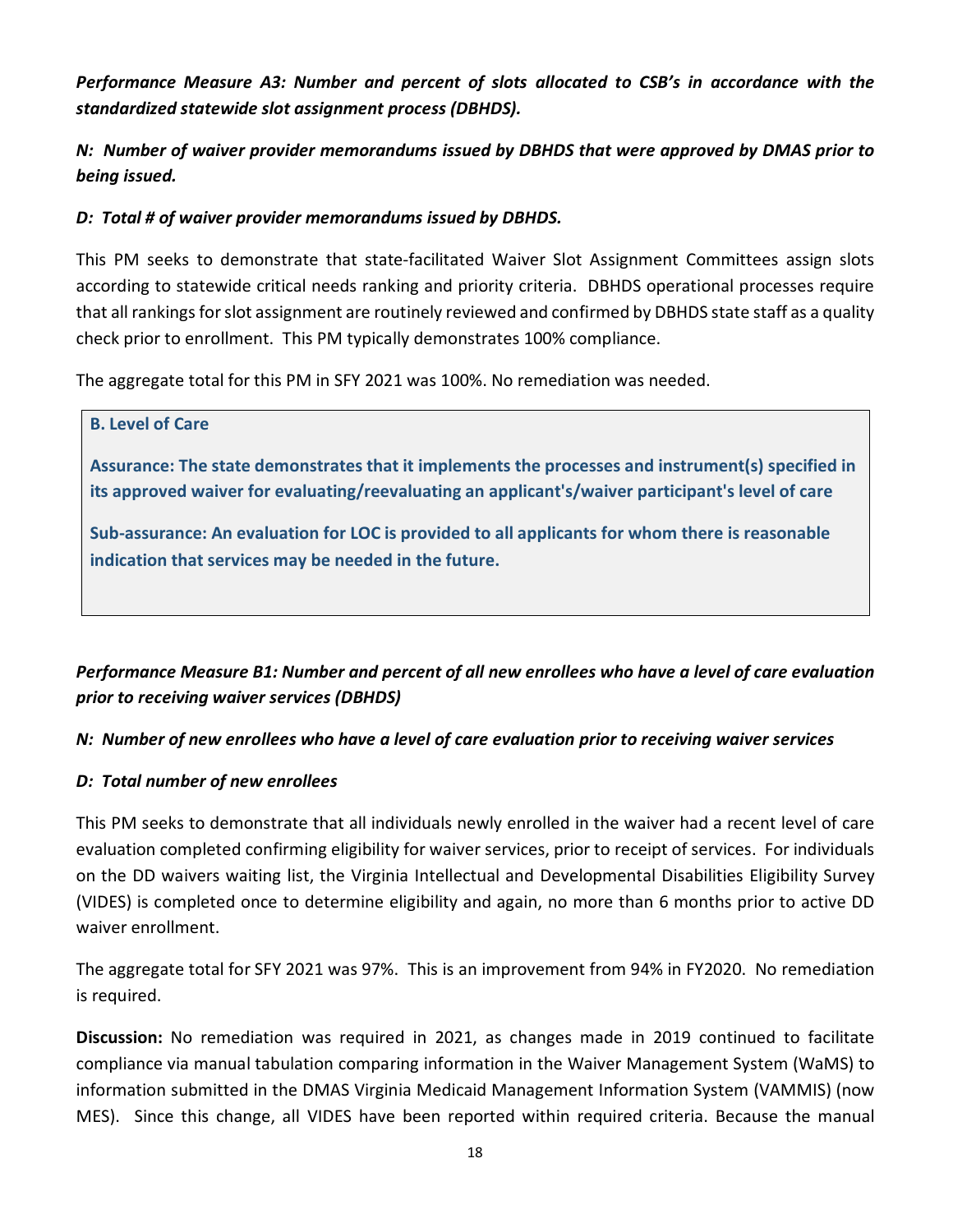tabulation is labor-intensive from a human resource perspective, there is a continued need for an electronic solution through automated reporting from WaMS.

# *Performance Measure B2: The number and percent of VIDES (LOC) completed within 60 days of application for those for whom there is a reasonable indication that service may be needed in the future.*

### *N: Number of new enrollees who have a level of care evaluation prior to receiving waiver services*

### *D: Total number of new enrollees*

This PM seeks to demonstrate the timeliness of evaluations conducted via Virginia's Level of Care Tool, the VIDES (within 60 days for individuals requesting services.)

The aggregate total for SFY 2021 was 92%, which is above the required threshold but slightly lower than in SFY 2020 (93%). No remediation is needed.

**a. Sub-assurance: The processes and instruments described in the approved waiver are applied appropriately and according to the approved description to determine the initial participant level of care.**

*Performance Measure B3: Number and percent of VIDES determinations that followed the required process, defined as completed by a qualified CM, conducted face-to-face with the individual and those who know him (if needed).*

### *N: Number of VIDES determinations that followed the required process*

# *D. Total number of VIDES forms reviewed.*

This PM seeks to demonstrate that the results of the level of care evaluations determining eligibility for waiver services (VIDES), were determined by following the appropriate process. In order to demonstrate compliance with the required VIDES process, the survey should: 1.) be completed by a qualified case manager (CM) 2.) Include evidence that the evaluation was conducted face to face with the individual and, 3.) Include supporting evidence demonstrating that the individual and someone who knows the individual well were included. Evidence supporting all three requirements must be present to demonstrate compliance with the measure.

For review of this PM, QMR reviewers require the provider to show proof that the review was conducted face to face and signatures showing all others present during the evaluation. Evidence of a face to face visit has traditionally included documentation in the Health Electronic Record or written in progress notes. If the QMR reviewer is unable to locate the documentation in their records, the provider is requested to locate it for the reviewer. If documentation is unable to be located, then the provider will receive a corrective action. In July of 2020, a drop down selection was added to the state Waiver Management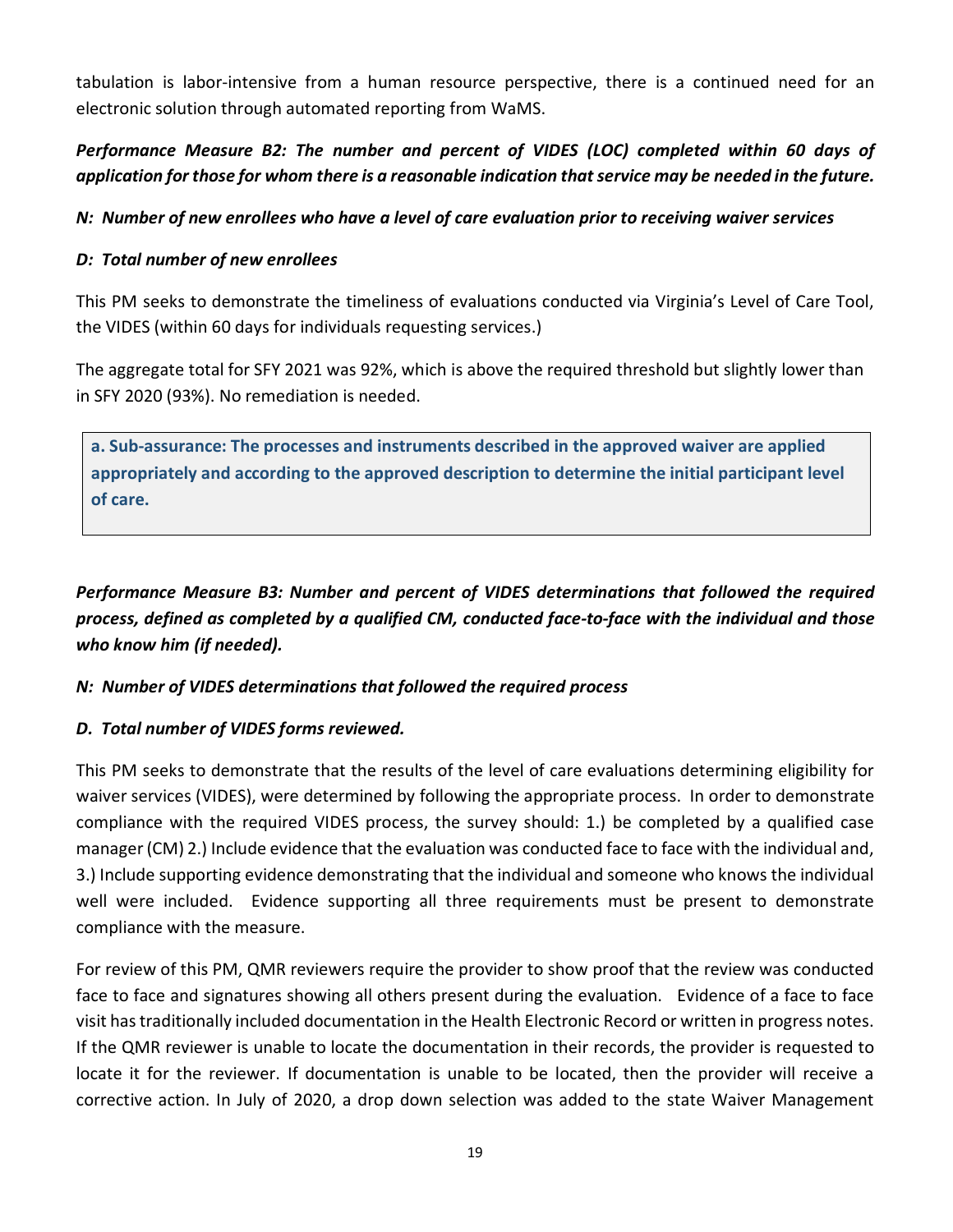System (WaMS) as a universal mechanism to document that the review was conducted face to face which has contributed to increased compliance.

The aggregate total percentage for this PM in SFY 2021 was 97%, increased from 88% in SFY 2020 and 70% in SFY 2019. No remediation is required.

*Performance Measure B4: Number and percent of VIDES determinations for which the appropriate number of criteria were met to enroll or maintain a person in the waiver.*

# *N: Number of VIDES determinations that use criteria appropriately to enroll or maintain a person in the waiver*

### *D: Total number of VIDES forms reviewed*

This PM seeks to demonstrate that individuals were appropriately screened and meet the required eligibility criteria to receive waiver services prior to being enrolled or maintained in the DD Waivers program. The VIDES is required to be completed within 12 months of the previous VIDES and any time there is a significant change in the individual's life that would potentially affects the results of the survey.

The aggregate total for this PM in SFY 2021 was 100%. No remediation is needed.

**Appendix C. Participant Services - Qualified Providers**

**Assurance: The state demonstrates that it has designed and implemented an adequate system for assuring that all waiver services are provided by qualified providers.**

**Sub-Assurance a) The State verifies that providers initially and continually meet required licensure and/or certification standards and adhere to other standards prior to their furnishing waiver services.**

*Performance Measure C1: Number and percent of licensed/certified waiver provider agency enrollments for which the appropriate license/certificate was obtained in accordance with waiver requirements prior to service provision.*

*N: Number of licensed/certified waiver agency provider enrollments for which the appropriate license/certification was obtained in accordance with waiver requirements prior to service provision*

### *D: Total number of waiver agency provider enrollments*

This PM seeks to demonstrate that waiver provider agencies had the appropriate license prior to providing services to individuals on the DD Waivers.

The aggregate total for this PM in SFY 2021 is 100%. No remediation is needed.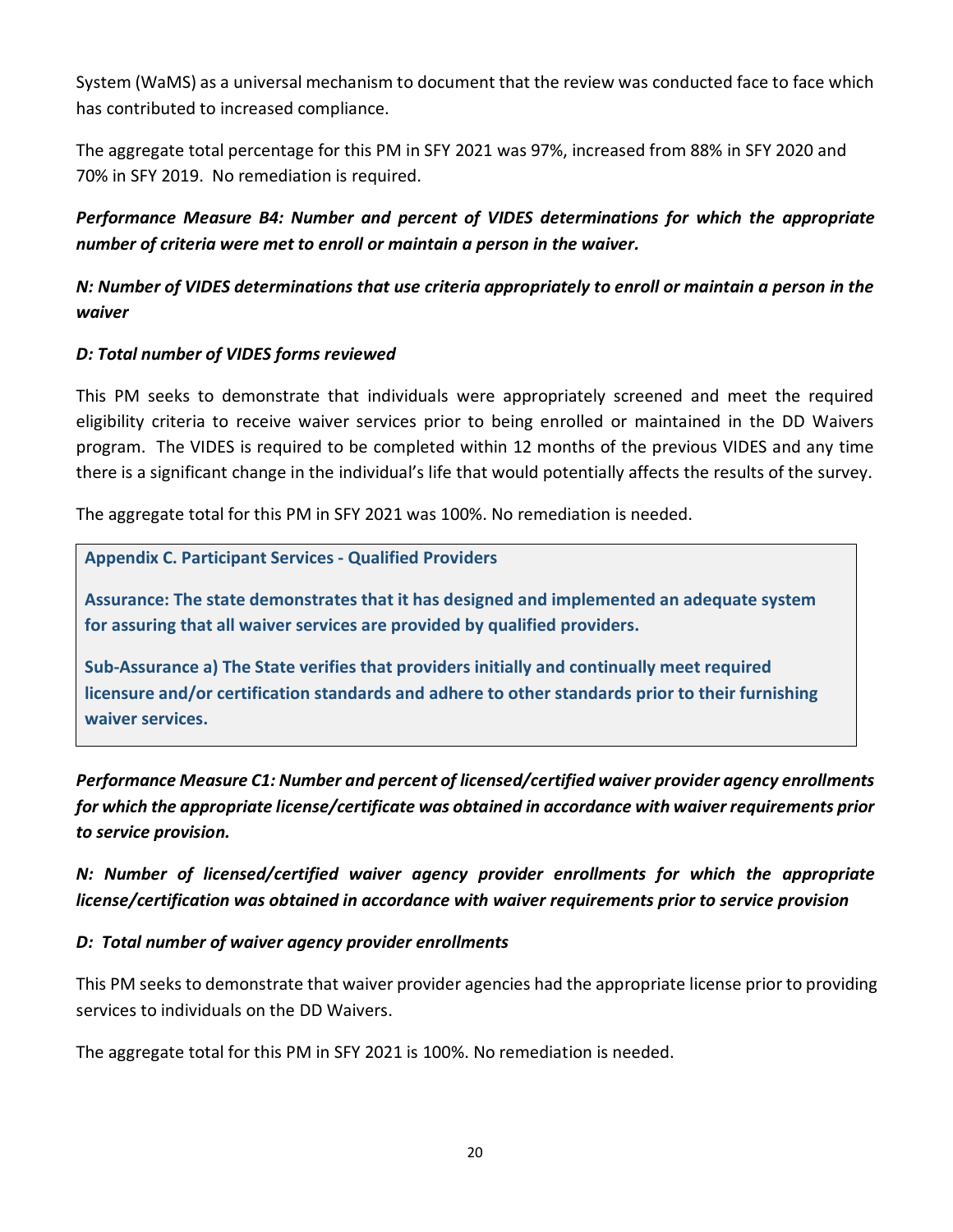*Performance Measure C2: Number & percent of licensed/certified waiver provider agency staff who have criminal background checks as specified in policy/regulation with satisfactory results.*

*N: Number of licensed/certified waiver provider agency DSPs who have criminal background checks as specified in policy/regulation with satisfactory results.*

### *D: Total number of licensed/certified provider agency DSP records reviewed.*

This PM seeks to demonstrate that licensed and/or certified waiver provider agency staff completed criminal background checks, with satisfactory results, according to regulatory requirements.

The aggregate total percentage for all waivers for SFY 2021 is 90%, which is a slight increase from SFY 2020 (88%) and the PM remains within the required threshold. No remediation is needed.

*Performance Measure C3: Number & percent of enrolled licensed/certified provider agencies, continuing to meet applicable licensure/certification following initial enrollment.*

*N: Number of enrolled licensed/certified providers, continuing to meet applicable licensure/certification following initial enrollment*

### *D: Total number of licensed/certified provider agencies*

This PM seeks to demonstrate that waiver provider agencies continued to maintain their license/certification after initial enrollment.

The aggregate total for this PM in SFY 2021 is 100%. No remediation is needed.

**Sub-Assurance b) The State monitors non-licensed/non-certified providers to assure adherence to waiver requirements.**

*Performance Measure C4: Number and percent of non-licensed/noncertified provider agencies that meet waiver provider qualifications. (DMAS)*

*N: Total number of non-licensed/non-certified provider agencies that meet waiver provider qualifications.*

### *D: Total number of non-licensed/non-certified provider agencies*

This PM seeks to demonstrate that non-licensed/non-certified provider agencies meet the appropriate provider qualifications prior to providing services to individuals on the DD Waivers. Non-licensed, noncertified provider agencies include those that provide services which are not licensed by DBHDs or another statewide licensing agency or Board. These include the following services

• Therapeutic Consultation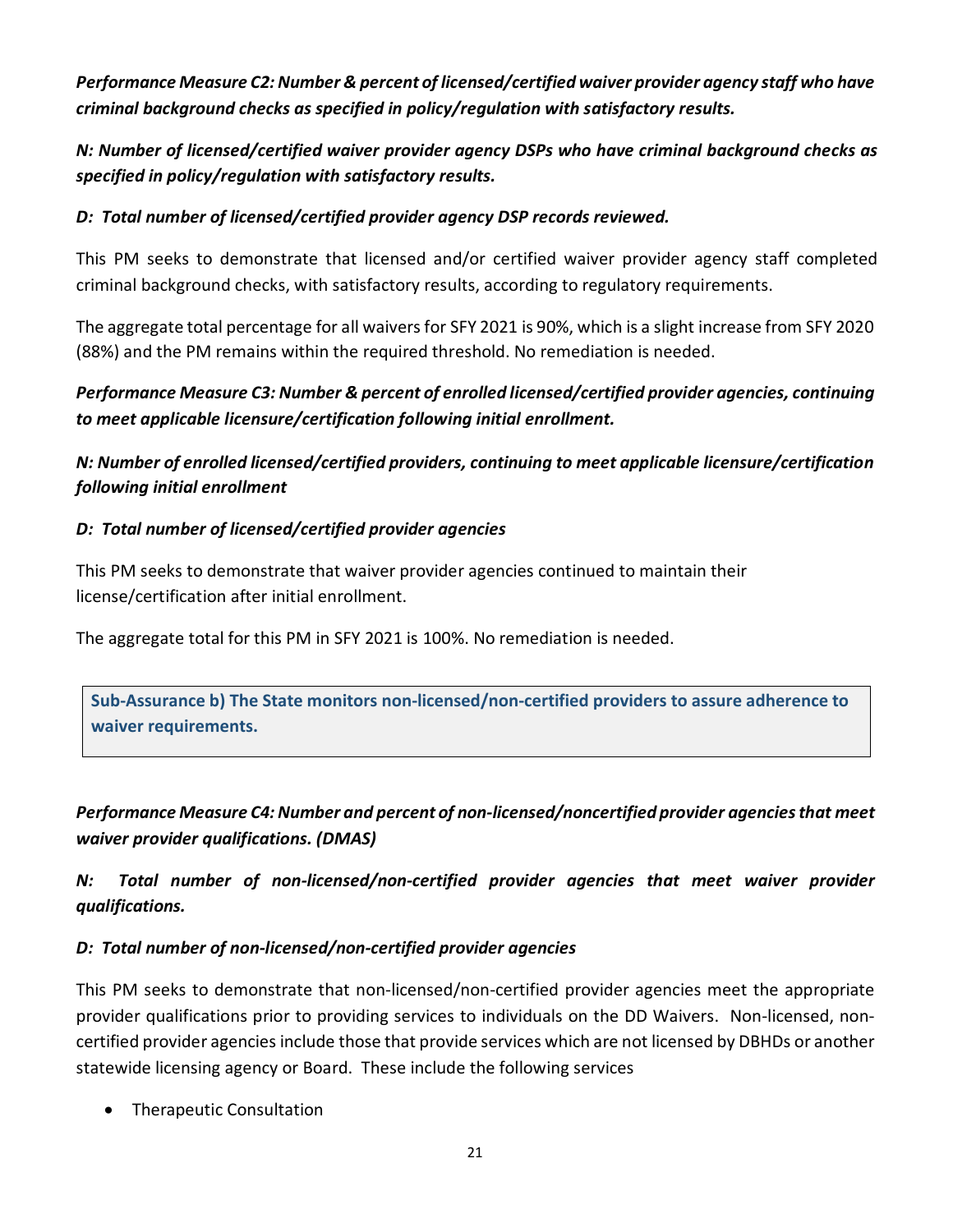- Respite
- Assistive Technology
- Environmental Modifications
- Electronic Home-Based Supports
- Group Supported Employment Services
- PERS
- Community Guide
- Employment and Community Transportation
- Peer Mentor Services

The aggregate total for this PM in SFY 2021 is 100%. No remediation is needed

# *Performance Measure C5: Number & percent of non-licensed/noncertified provider agency DSPs who have criminal background checks as specified in policy/regulation with satisfactory results. (DMAS)*

# *N: Number of non-licensed/non-certified provider agency DSPs who have criminal background checks as specified in policy/regulation with satisfactory results.*

# *D: Total number of non-licensed/noncertified provider agency DSP records reviewed.*

This PM seeks to demonstrate that non-licensed and/or non-certified provider DSP staff completed criminal background checks, with satisfactory results, according to regulatory requirements.

The aggregate total percentage for this PM in SFY 2021 remains at 88% (as in SFY 2020). No remediation is needed.

**Discussion:** Prior QRT team discussion focused on achieving agreement on which services should be included in the sample for this PM. The number of services initially included in the DMAS sample of nonlicensed/non-certified providers was very small. Due to the relatively small number of individuals enrolled in these services, the ability to review the referenced services for each waiver and for each quarter has been challenging. Since this time, DMAS agreed to review providers of the following identified services: Therapeutic Consultation, Respite, Assistive Technology, Environmental Modifications, Group Supported Employment Services, and Community Guide. Employment and Community Transportation and Peer Mentor Services will be added once there are individuals authorized for those services. The QRT will continue to review the PM to ensure that it does not fall below compliance.

*Performance Measure C6: Number of new consumer-directed employees who have a criminal background check at initial enrollment.*

*N: Number of new consumer-directed employees who have a criminal background check at initial enrollment*

*D: Total number of new consumer-directed employees enrolled.*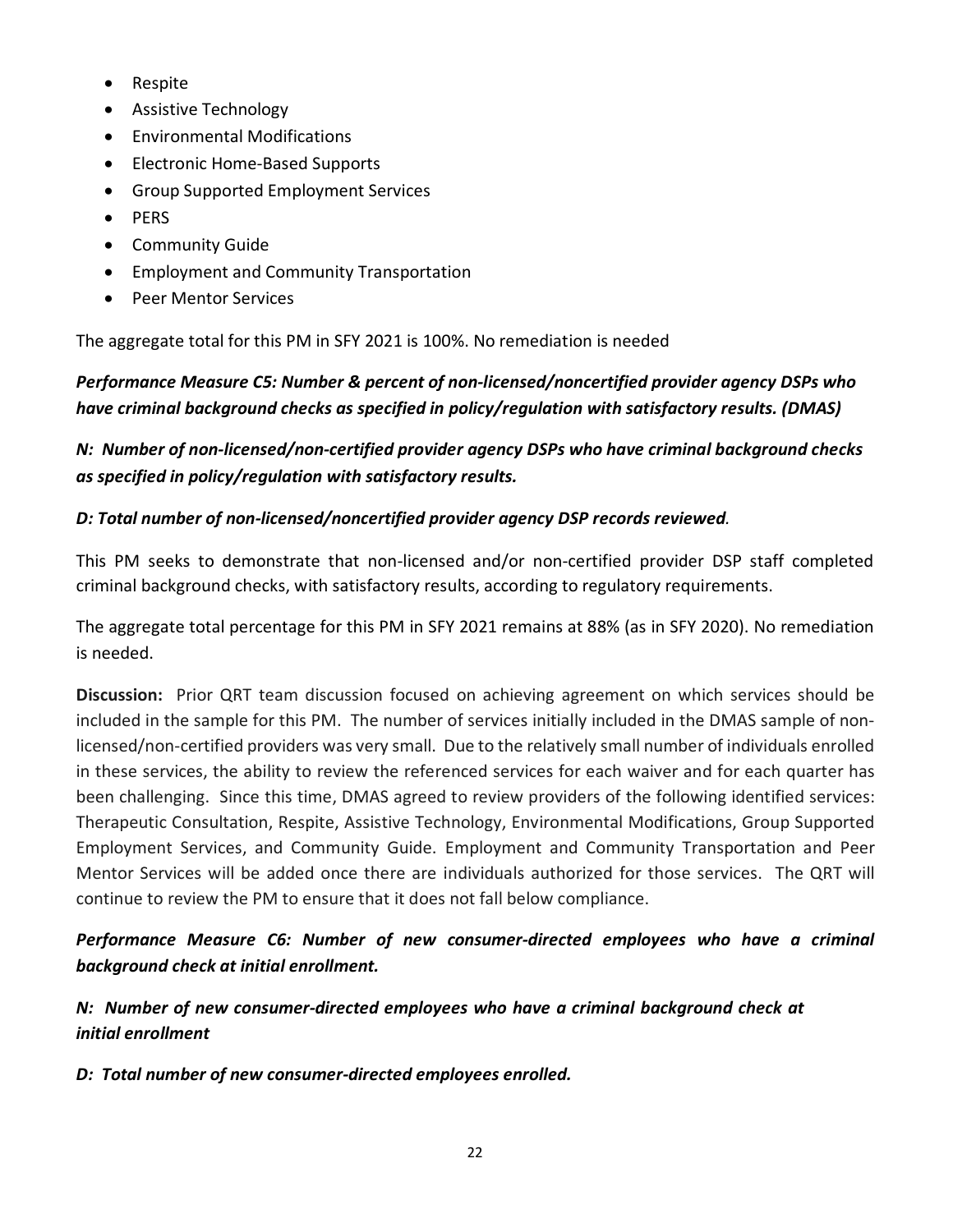This PM demonstrates that consumer-directed employees had completed a criminal background check upon initial enrollment.

The aggregate total for this PM in SFY 2021 is 100%. No remediation is needed.

# *Performance Measure C7: # of consumer-directed employees who have a failed criminal background who are barred from employment (DMAS)*

### *N: Number of consumer-directed employees who have a failed criminal background who are barred from employment*

### *D: Total number of consumer-directed employees who have a failed criminal background check*

This PM seeks to ensure that consumer-directed employees who failed their criminal background check were not able to be employed as consumer-directed staff.

The aggregate total for this PM in SFY 2021 is 100%. No remediation is needed.

**Sub-Assurance: c) The State implements its policies and procedures for verifying that provider training is conducted in accordance with state requirements and the approved waiver.**

# *Performance Measure C8: Number and percent of provider agency staff meeting provider orientation training requirements (DMAS)*

# *N: Number of provider agency staff meeting provider orientation training requirements*

# *D: Total number of provider agency staff reviewed*

This PM seeks to demonstrate that provider agency staff have completed the annual DSP orientation training and documentation of the training is present in the provider's record.

The aggregate total for all waivers for SFY 2021 is 78% which is actually a decrease from SFY 2020 (86%) and SFY 2019 (83.96%). *The measure will require systemic remediation.*

**Discussion:** The QRT has engaged in considerable discussion concerning PM# C8 and PM# C9. The QRT believes that the primary reason for noncompliance continues to be limited engagement of some providers in staying up to date on DD waiver requirements. Aggressive training and technical assistance and reminder notifications were distributed to providers for this PM for both C8 and C9 during SFY 2020/2021. A DBHDS Quality Improvement Initiative was implemented in 2020 which included conducting regional trainings on the required provider orientation and completion of the DSP competencies. Further, any provider who was required to submit a corrective action to QRT during the quarter was invited to attend the training. Although these providers are invited to attend, since the permanent waiver regulations had not been finalized at the time, there was no mechanism to mandate that providers attend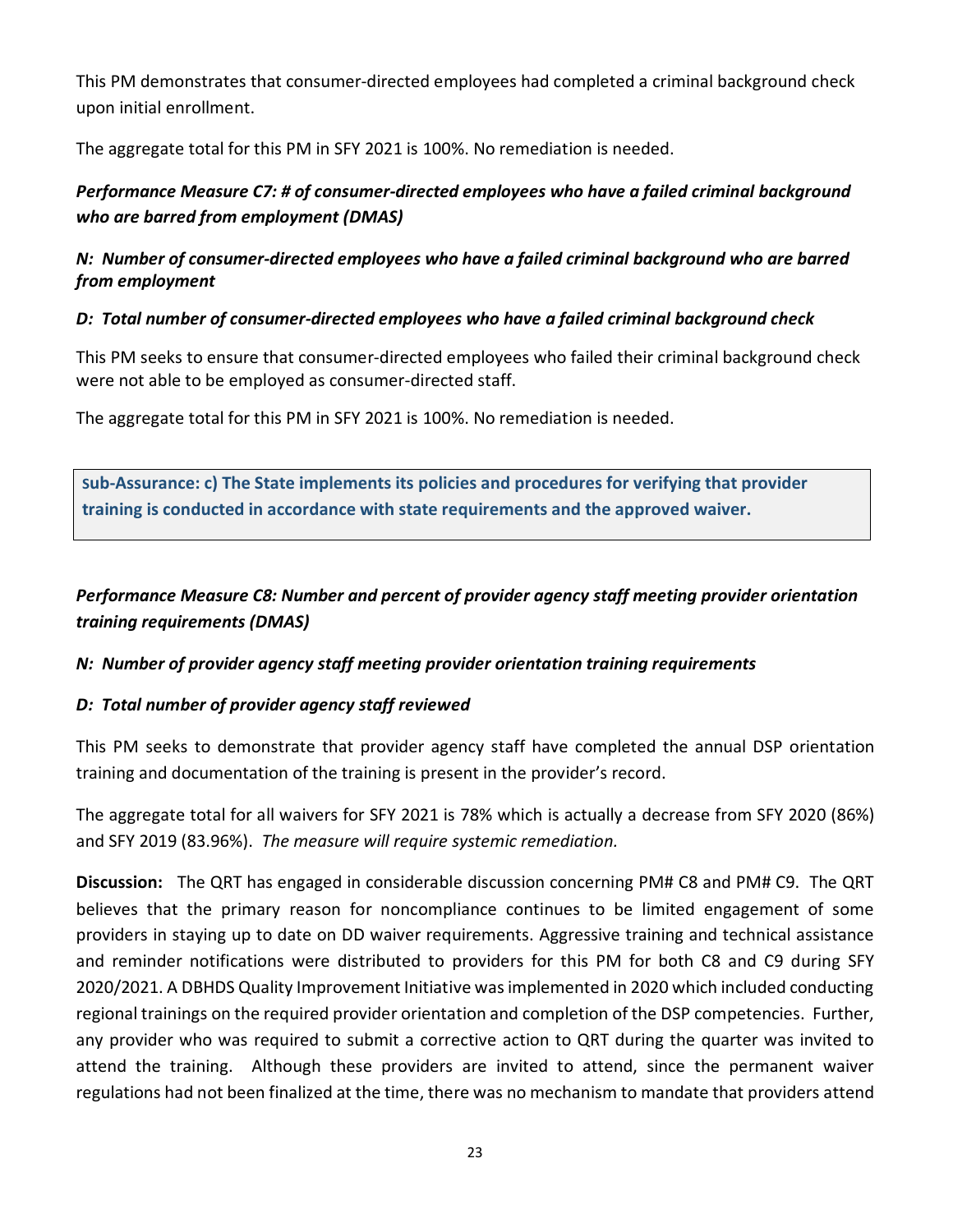the training. Data reviewed by the QRT throughout SFY 2021 continued to show a lack of improvement in PM reporting.

# *Performance Measure C9: Number and percent of provider agency direct support professionals (DSPs) meeting competency training requirements.*

# *N: Number of provider agency DSP's who meet competency training requirements as specified in regulation*

### *D: Total number of provider agency DSP records reviewed*

This PM seeks to ensure that all provider agency DSPs completed competency training requirements and that completed documentation indicating that provider staff were observed demonstrating competencies, is present in the provider's record.

The aggregate total for all waivers for SFY 2021 is 60% which is lower than SFY 2020 (63%) despite a slight increase from SFY 2019 (55.89%). *The measure will require systemic remediation.*

**Discussion:** As background, the QRT reviews compliance through an assessment of records using the initial hiring AND annual date for a year. Compliance with the PM is based primarily on written documentation produced during QMR reviews.

The QRT believes that the primary reason for noncompliance continues to be limited engagement of some providers in staying up to date on DD waiver requirements. This measure has been consistently low for a number of years, with the primary issues identified related to poor recordkeeping. Providers cited under the PM have been unable to produce correctly completed competency documentation for staff. Noncompliance with this PM has been an area of particular concern for both CMS and DOJ Settlement Agreement reporting.

As described in the discussion in PM# C8, remediation activities have focused on both group and targeted trainings, as well as provider reminder notifications. In addition to the regional and targeted provider trainings conducted as a part of the formal Quality Improvement Initiative (QII) approved by the DBHDS QIC, other resources were developed and made available on the DBHDS website, including a training video, slides, and an FAQ on the competencies. Toward the end of SFY 2021, a change was instituted in the formal QII which removes DMAS QMR as the data source for DOJ reporting. Instead, Quality Service Review (QSR) data from Health Services Advisory Group (HSAG) reviews is being used. The methodology allows for reviewers to actually interview and observe staff and individuals receiving services, to determine the competency level in the real life environment. The QRT has discussed possibly reviewing this data as surveillance to determine if it would be a more appropriate measure of determining the competency level of provider DSP staff.

Remediation is now permissible with statewide regulatory authority, and QRT discussion has begun focusing on financial sanctions for providers with multiple corrective action plans (CAPs) in specific areas who do not participate in Mandatory Provider Remediation in the area of noncompliance. The QRT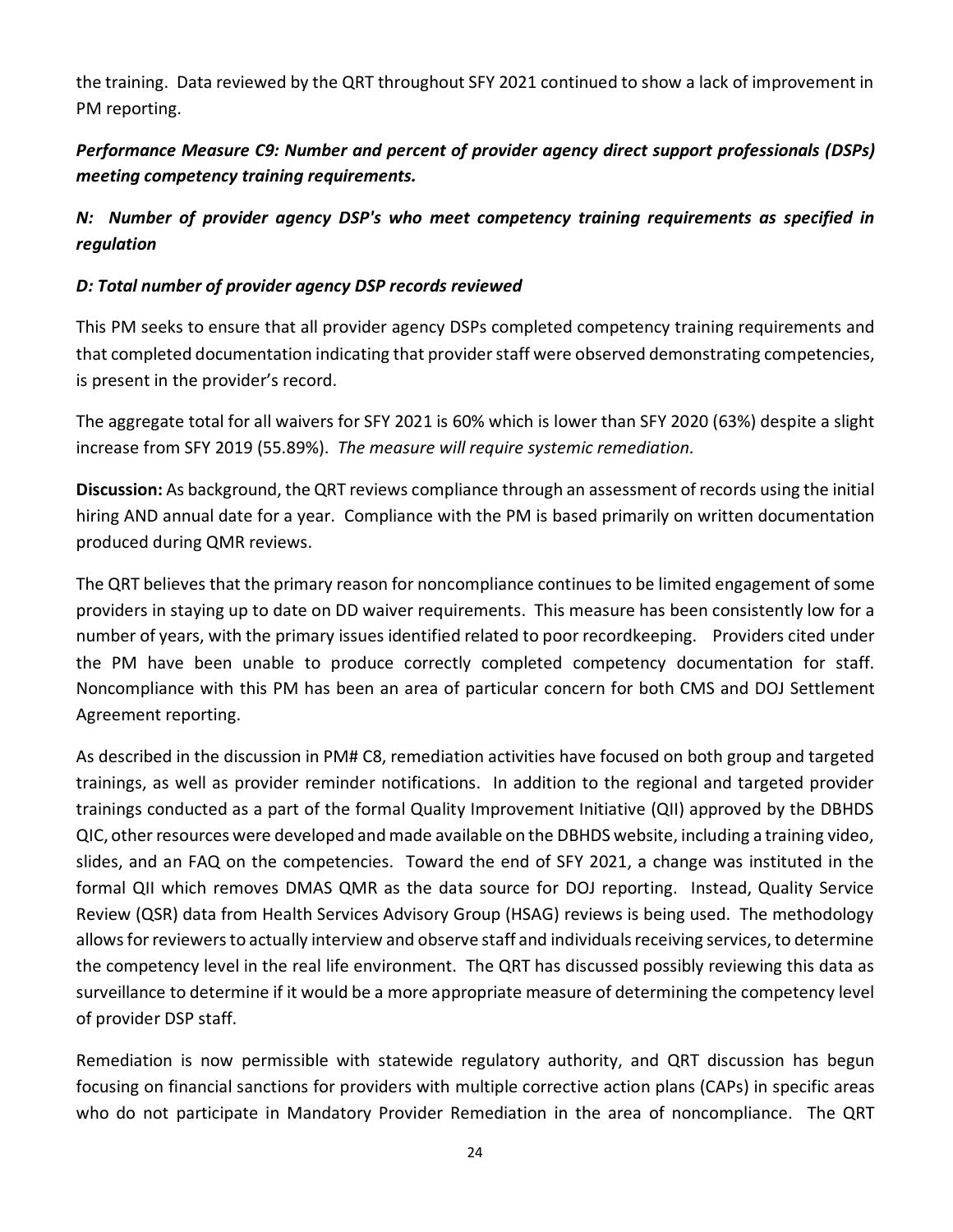continues to reference the fact that DBHDS does not have consistently reliable contact information for 100% of its waiver providers in order to disseminate alert/training information and this continues to be an area of deficiency noted statewide.

# *Performance Measure C10: Number of services facilitators meeting training requirements and passing competency testing.*

# *N: Number of services facilitators meeting training requirements and passing competency testing.*

### *D: Total number of services facilitators reviewed*

This PM seeks to demonstrate that service facilitators for consumer-directed services (CL and FIS waivers only) met provider training requirements and passed the competency test with at least the minimum score.

The aggregate total for all waivers for SFY 2021 is (100%). No remediation required.

**Discussion:** Although the PM is within compliance for 2021, as in SFY 2020, the QRT has continued to discuss specific information vehicles that can be used to share information with service facilitators to improve their general knowledge of waiver requirements. These communication vehicles should target SFs with similar information sent to the general provider population regarding the new regulatory provision of referring noncompliant providers to Mandatory Technical Assistance and Training/Remediation, as well as PM information specifically targeted to the SF population.

**D. Service Plan**

**Assurance: The state demonstrates it has designed and implemented an effective system for reviewing the adequacy of service plans for waiver participants.**

**Sub-assurance a) Service plans address all participants assessed needs including health and safety risk factors and personal goals, either by the provision of waiver services or through other means.**

*Performance Measure D1: Number and percent of individuals who have Plans for Support that address their assessed needs, capabilities and desired outcomes. (DMAS)*

*N: Number of individuals who have Plans for support that address their needs, capabilities, and desired outcomes*

### *D: Total number of individuals' records reviewed*

This PM seeks to ensure that service plans addressed all needs/desires of the individual receiving services. If the plan identifies a need, a measurable outcome should be included in the plan, to be provided through waiver services or other means (natural supports, etc.). QMR reviewers are determining whether the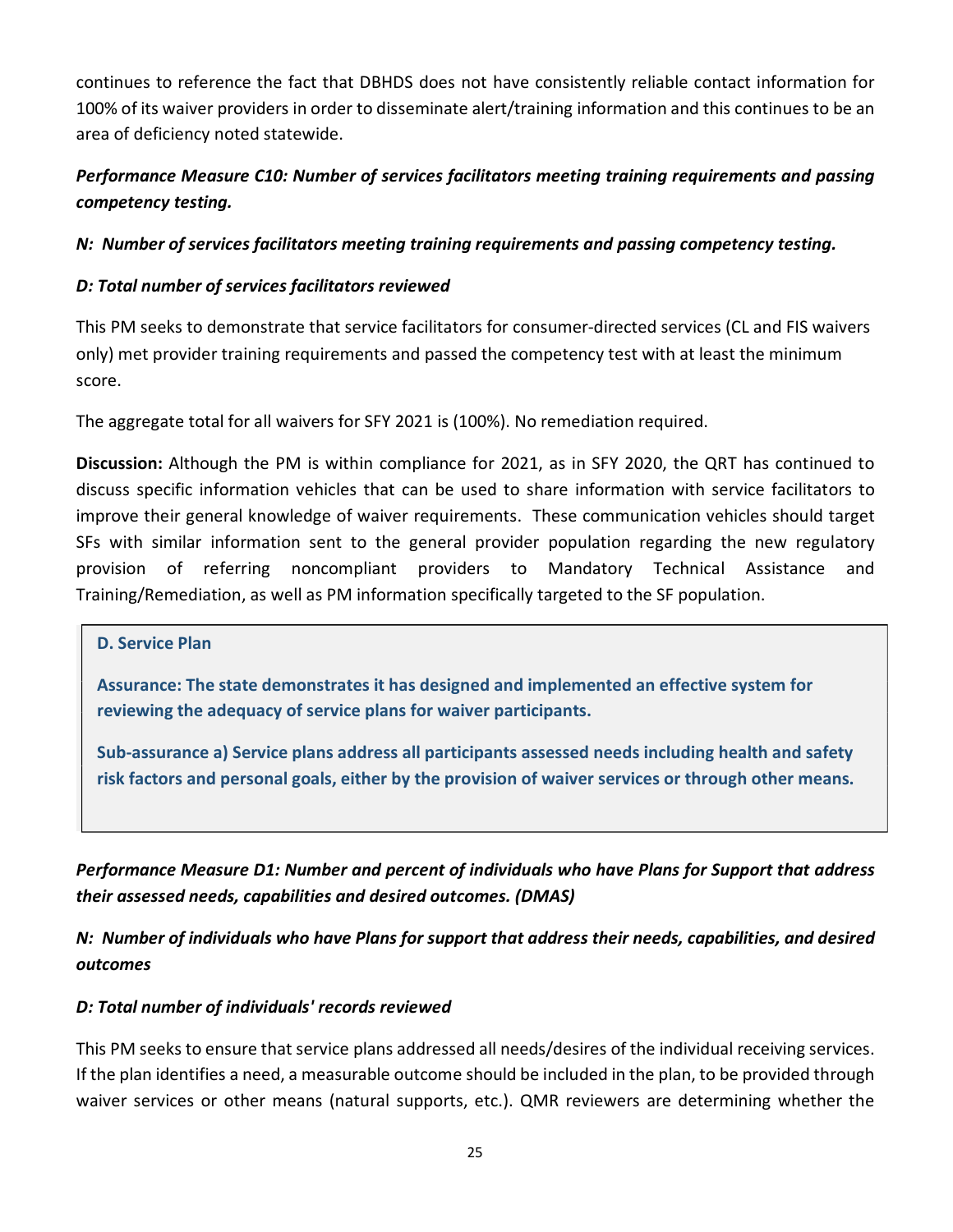individual's needs (i.e., via risk awareness tools) and desires (i.e., measurable outcomes) are addressed in the ISP. Both the identification of risks through the risk assessment and the strategy for mitigating risks must be included.

The aggregate total for SFY 2021 is 84% which is an increase from SFY 2020 (80%), though still below the in-compliance percentage reported in SFY 2019 (87%). *The measure will require systemic remediation.*

**Discussion:** The QRT discussed how to address the downward trend that has continued for the PM the past several years. The QRT believes that the primary reason for noncompliance continues to be lack of understanding in how to develop an awareness of risks, assess the likelihood of risk for each individual, and incorporate risk mitigation into the plan when a risk is identified. Compliance for this PM has been increasingly challenging. Providers cited typically have not developed any kind of strategy to address risks. During QMR reviews, it is reported that the Plans for Support often do not address all of the needs the individual has for health and safety, and also do not address things that the person wants to do, the goals they want to achieve, etc. QRT discussion has included obtaining information related to ongoing interventions/workgroups within DHDS to encourage performance improvement (i.e., the Incident Management Unit (IMU) Care Concerns process within the Office of Licensing where fall information is aggregated to determine which are appropriately categorized as a health and safety care concern, as well as HSAG QSR reviews, and the RQC 2 QII related to falls with injuries). This will be a topic moving forward with regard to changes that could be made to the performance measures and remediation activities for discussion in preparation for the 2023 waiver renewal.

# *Performance Measure D2: Number and percent of individual records that indicate that a risk assessment was completed as required.*

# *N: Number of records that indicate that a risk assessment was completed as required.*

### *D: Total number of individual records reviewed.*

This PM seeks to demonstrate that individuals receiving waiver services who have a documented risk or potential risk factor, are following the instructions outlined in the DBHDS Risk Awareness Tool (RAT) to mitigate the risk, as required.

The aggregate total for SFY 2021 is 100%, which is well above the required threshold. No remediation is necessary.

*Performance Measure D3: Number and percent of individuals whose Plan for Supports includes a risk mitigation strategy when the risk assessment indicates a need.*

*N: Number of individuals whose Plan for Supports includes a risk mitigation strategy when the risk assessment indicates a need.*

*D: Total number of individuals' records reviewed whose risk assessment indicates a need for a risk mitigation strategy.*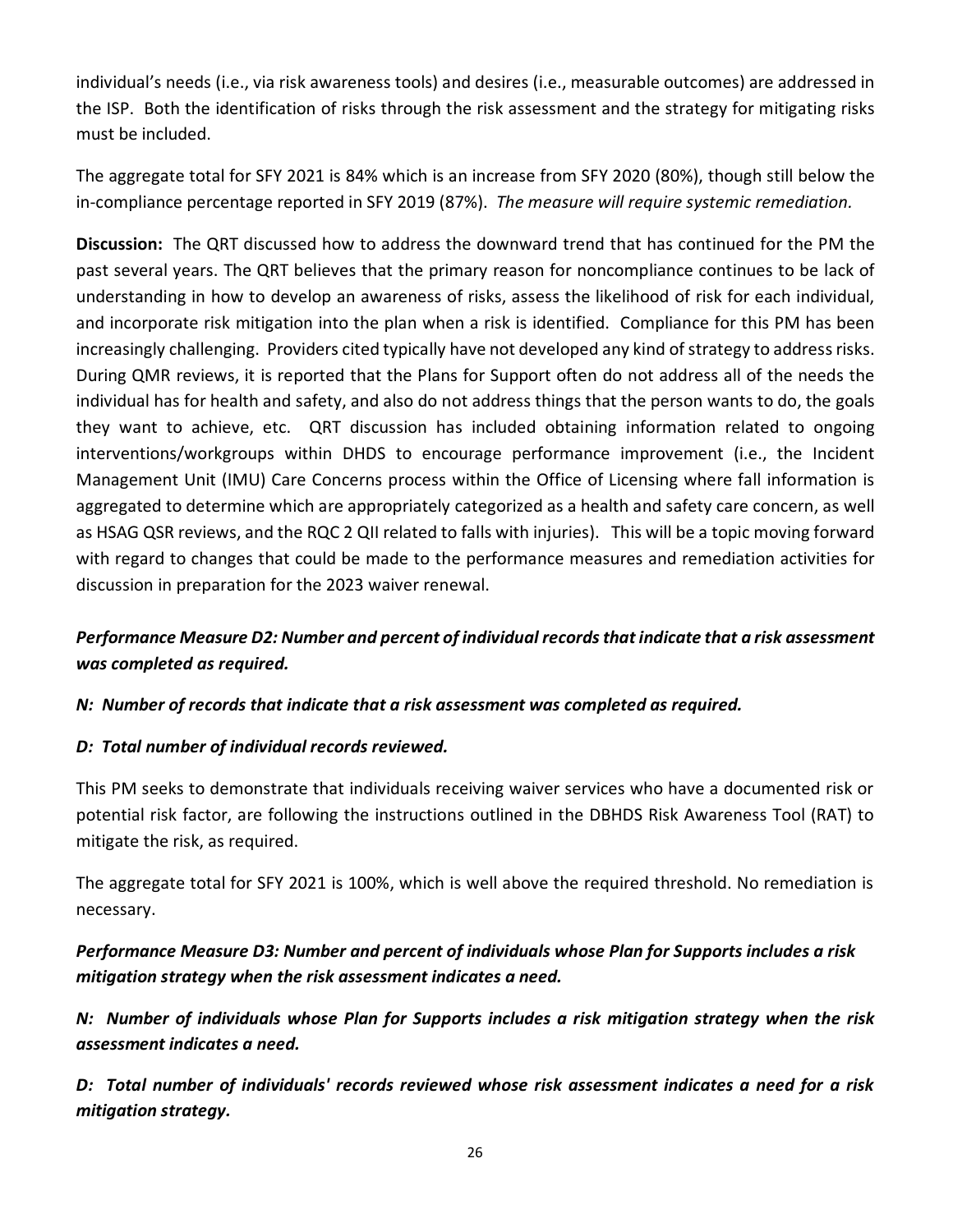This PM seeks to ensure that a risk mitigation strategy was included in the provider's Plan for Supports, if the completed risk awareness tool identified a risk factor for the individual.

The aggregate total for SFY 2021 is 77%. Though increased from SFY 2020 (72%), the PM remains below compliance. *Systemic remediation is required.*

**Discussion:** A downward trend for the PM continued for 2021 as it has for the past several years. The QRT believes that the primary reason for noncompliance is related to PM #D1. To address this area, DBHDS developed and implemented several new tools devoted to identification and remediation of risk and there are other related workgroups and initiatives within DBHDS designed to identify and mitigate risk. Although the data reviewed by QMR continues to indicate low compliance as discussed in the previous PM, the QRT has been discussing reviewing data from some other DBHDS initiatives (i.e., Risk Management Review Committee) to identify whether interventions are having an impact. This will be a topic moving forward with regard to changes that could be made to the performance measures and remediation activities for discussion in preparation for the 2023 waiver renewal.

*Performance Measure D4: Number and percent of service plans that include a back-up plan when required for services to include in-home supports, personal assistance, respite, companion, and Shared Living.*

*N: Number of service plans that include a back-up plan when required for services to include in home supports, personal assistance, respite, companion, and shared living.*

# *D: Total number of service plans reviewed that require a back-up plan*

The PM seeks to demonstrate that service plans for the following DD waiver services included a back-up plan as required: In-home Supports, Personal Assistance, Respite, Companion, and Shared Living. This PM is monitored through review of Services Facilitator records for CD services. CD services are available in the CL and FIS waivers only. There will be corresponding data for the BI waiver with planned initiation of QMR reviews of the Shared Living service.

The aggregate total for SFY 2021 is 94% compared to 69% in SFY 2020. No remediation is required.

**Discussion:** This PM has periodically been shown with low compliance depending on the specific type of provider, the size of the provider, and the length of time they have been in business. QRT discussion in SFY 2020 included the need for reminders/guidance to DBHDS Service Authorization (SA) staff to ensure that they closely examine these services for inclusion of back-up plans. Standard remediation activities have occurred for this PM, including providers receiving notice during standard e-mail distributions, reminders at provider roundtable meetings and other technical assistance and training opportunities. The requirement for a back-up plan for specific services is also included in the new provider manual as a reference.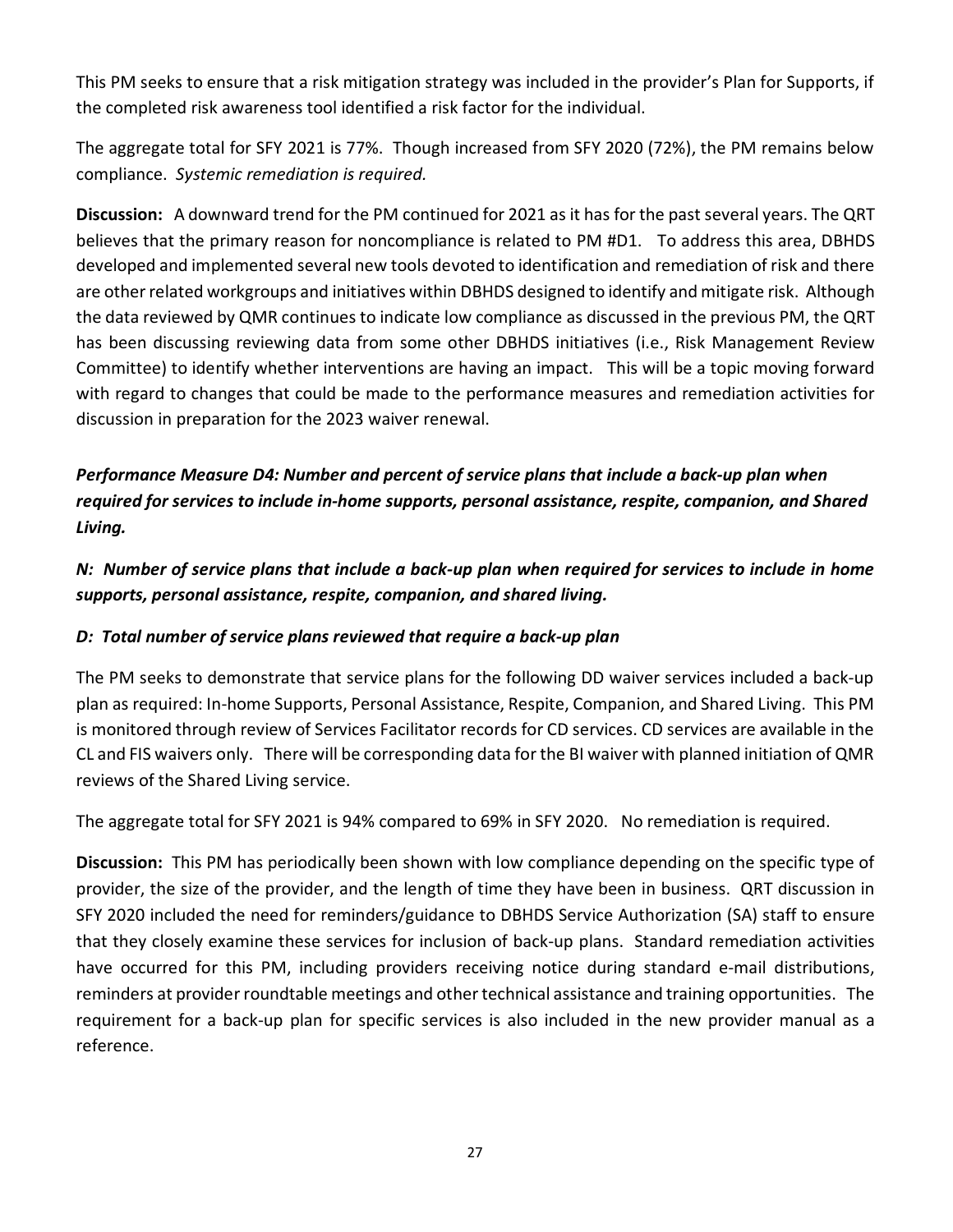**Sub-assurance: c) Service plans are updated/revised at least annually or when warranted by changes in the waiver participant's needs.**

*Performance Measure D5: Number and percent of service plans reviewed and revised by the case manager by the individual's annual review date.*

*N: Number of service plans reviewed and revised by the case manager by the individual's annual review date*

#### *D: Total number of service plans reviewed*

This PM seeks to demonstrate that service plans were reviewed by the individual's annual review date and revised by the case manager (as needed).

The aggregate total for this PM in SFY 2021 is 100%. No remediation is needed.

*Performance Measure D6: Number and percent of individuals whose service plan was revised, as needed, to address changing needs.*

#### *N: Number of individuals whose service plan was revised as needed, to address changing needs*

#### *D: Total number of individual service plans reviewed that needed to be revised due to changed needs*

This PM seeks to ensure that the ISP was updated/revised by the case manager, whenever an individual's needs or desires change (irrespective of annual review dates). QMR reviews include first, the determination of a change in need demonstrated in documentation and then the addition of a new support activity or outcome to address the change in need.

The aggregate percentage for this PM in SFY 2021 is 75% which is a significant decrease from compliance in SFY 2020 (86%). *The measure will require systemic remediation.*

**Discussion:** The PM has a very long standing history of lower performance.

Although the PM is demonstrated within compliance for 2020, it is an area of continued challenge. The QRT believes that the primary reason for noncompliance continues to be multifactorial, but rooted in the fact that it is easier to review the plan and make changes annually During previous QRT meetings, it had been discussed that these providers should be included in the cohort required to participate in the mandatory provider remediation (MPR) process. QMR is continuing to develop the protocol with the implementation date TBD; however, recent updates indicate that providers needing mandatory remediation will include those that licensing has deemed need increased monitoring (since they see providers more than QMR); not necessarily providers identified through the QMR CAP process.

It was agreed that a full update on the MPR will be provided to the QRT at each meeting. This will be a topic moving forward with regard to changes that could be made to the performance measures and remediation activities for discussion in preparation for the 2023 waiver renewal.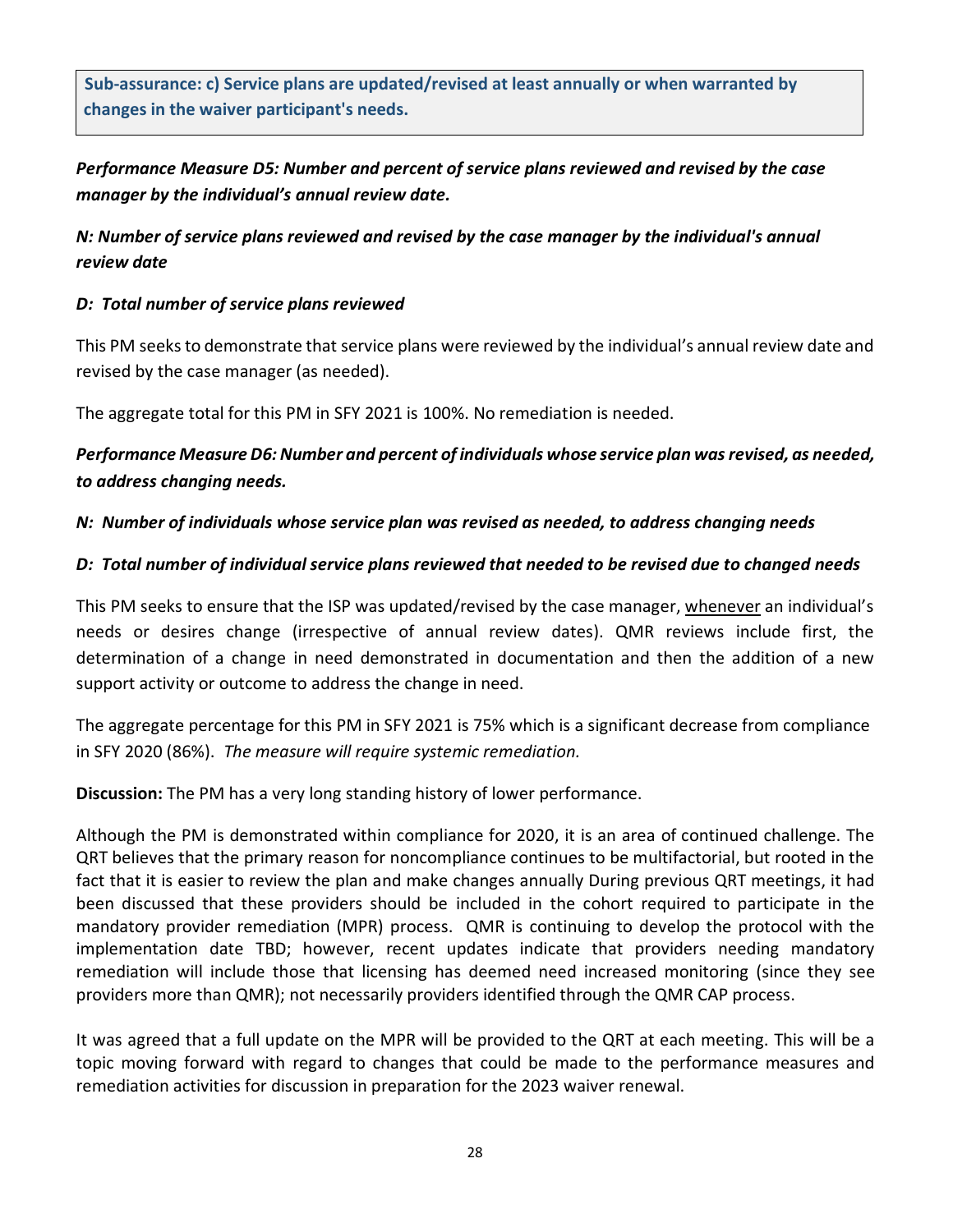**Sub-assurance d: Service plans address all participants' assessed needs (including health and safety risk factors) and personal goals, either by the physician of waiver services or through other means.**

# *Performance Measure D7: Number and percent of individuals who received services in the frequency specified in the service plan*

### *N: Number of individuals who received services in the frequency specified in the individual service plan*

### *D: Number of service plans reviewed*

This PM seeks to demonstrate that services were delivered to the individual in the required frequency as outlined in the service plan and evidenced by documentation in the provider record (indicating how often services were being delivered to the individual and the presence of a support activity). The PM is assessed during QMR reviews to determine if the provider is providing the service (s) as required (outlined in the ISP). If the individual is sick, chooses not to participate, or otherwise deviates from the scheduled activity as described in the ISP, this should be documented in the record.

The aggregate percentage for this PM in SFY 2021 is 93% which is higher than in SFY 2020 (85%). No remediation is required.

### **Discussion:**

Compliance with this PM has varied by service or the actual support activity.

There is a separate PM for each CMS required area, assessing whether services are being provided in the required type, scope, amount, duration and frequency outlined in the plan. In SFY 2020, as remediation, DMAS developed written guidance distributed to providers via the Provider Distribution Listserv in the form of a "TSADF Criteria Grid," which depicts expectations under each area of supports provided per the ISP and reviewed during QMR audits. If there are extenuating circumstances for why services were not delivered according to the plan, this should be documented in the record and there should be a periodic review of the plan for needed modifications.

Provider documentation will continue to be addressed via provider training and technical assistance as needed.

# *Performance Measure D8: Number and percent of individuals who received services in the duration specified in the service plan*

*N: Number of individuals who received services in the duration specified in the service plan*

### *D: Service plans reviewed*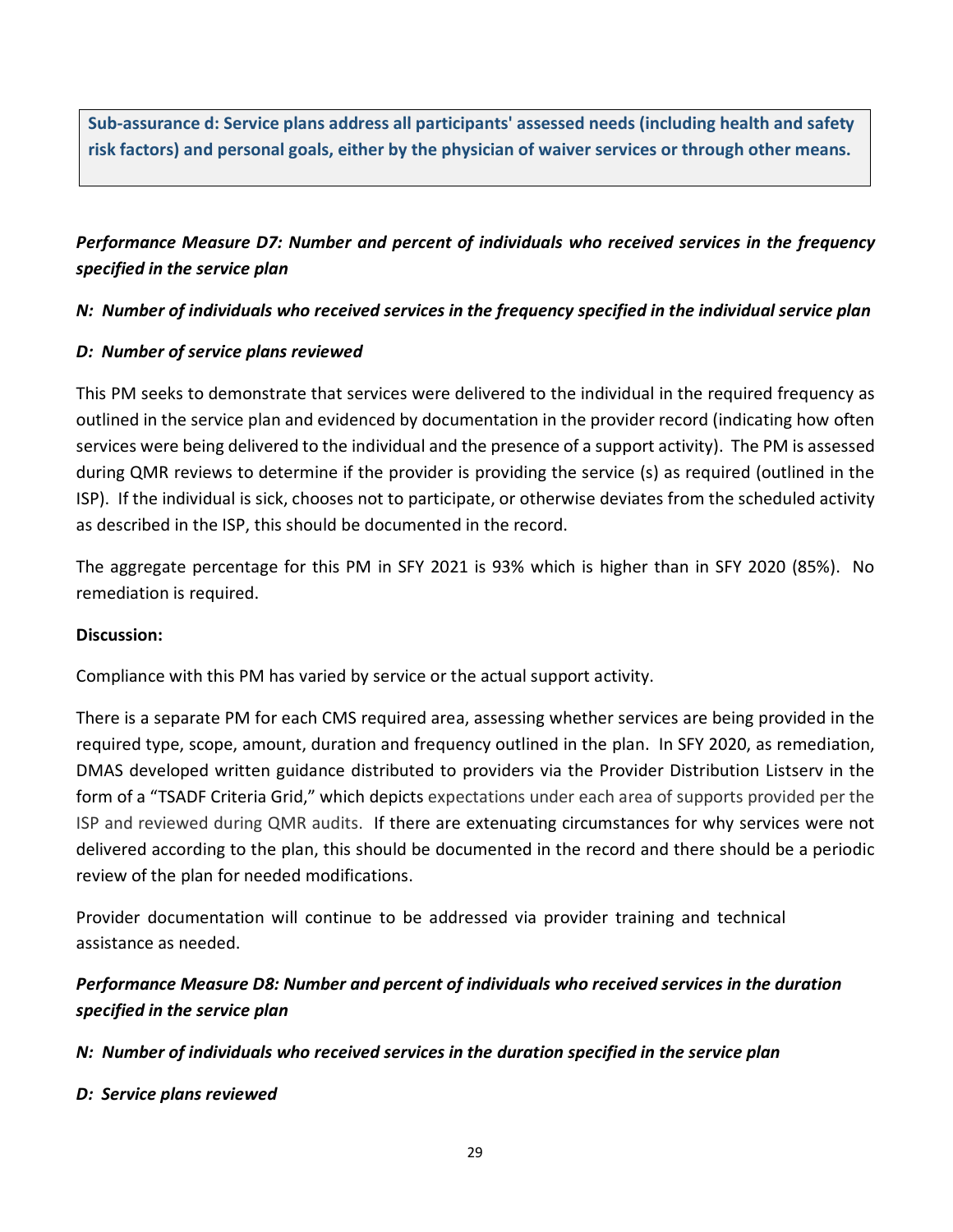This PM seeks to ensure that services were delivered to the individual in the required duration as outlined in the service plan, and evidenced by documentation in the provider record.

The aggregate total for SFY 2021 is 95%, well within the required threshold. No remediation is needed.

# *Performance Measure D9: Number and percent of individuals who received services in the type specified in the service plan*

# *N: Number of individuals who received services in the type specified in the service plan*

# *D: Service plans reviewed*

This PM seeks to ensure that the appropriate type of services were delivered to the individual as outlined in the service plan and evidenced by documentation in the provider record.

The percentage for this PM is typically 100% compliant; however, the aggregate total for SFY 2021 is 77%. *Systemic remediation is required.*

One record was reviewed during the year which was cited as noncompliant. The provider was cited under the FIS waiver, due to the fact that all of the individual plans covered 2 years. Although service authorization is for a two year period, the plans must be reviewed annually.

The service cited was Service Facilitation. Current and previous discussion has focused on the fact that Service Facilitators need supplemental training in areas covered by the waiver assurance PM's. Service Facilitator training is required every five years, which leaves a large knowledge gap.

During QRT discussion, the QRT has considered having some areas of low compliance addressed in the trainings completed by SFs. Both DDS and DMAS have agreed to work together to develop the content to be added to the SF training.

# *Performance Measure D10: Number and percent of individuals who received services in the scope specified in the service plan*

# *N: Number of individuals who received services in the scope specified in the service plan*

# *D: Service plans reviewed*

This PM seeks to ensure that services were delivered to the individual in the required scope (plan included all services needed by the individual) as outlined in the service plan and evidenced by documentation in the provider record.

The aggregate total for SFY 2021 is 99%. No remediation is needed.

# *Performance Measure D11: Number and percent of individuals who received services in the amount specified in the service plan*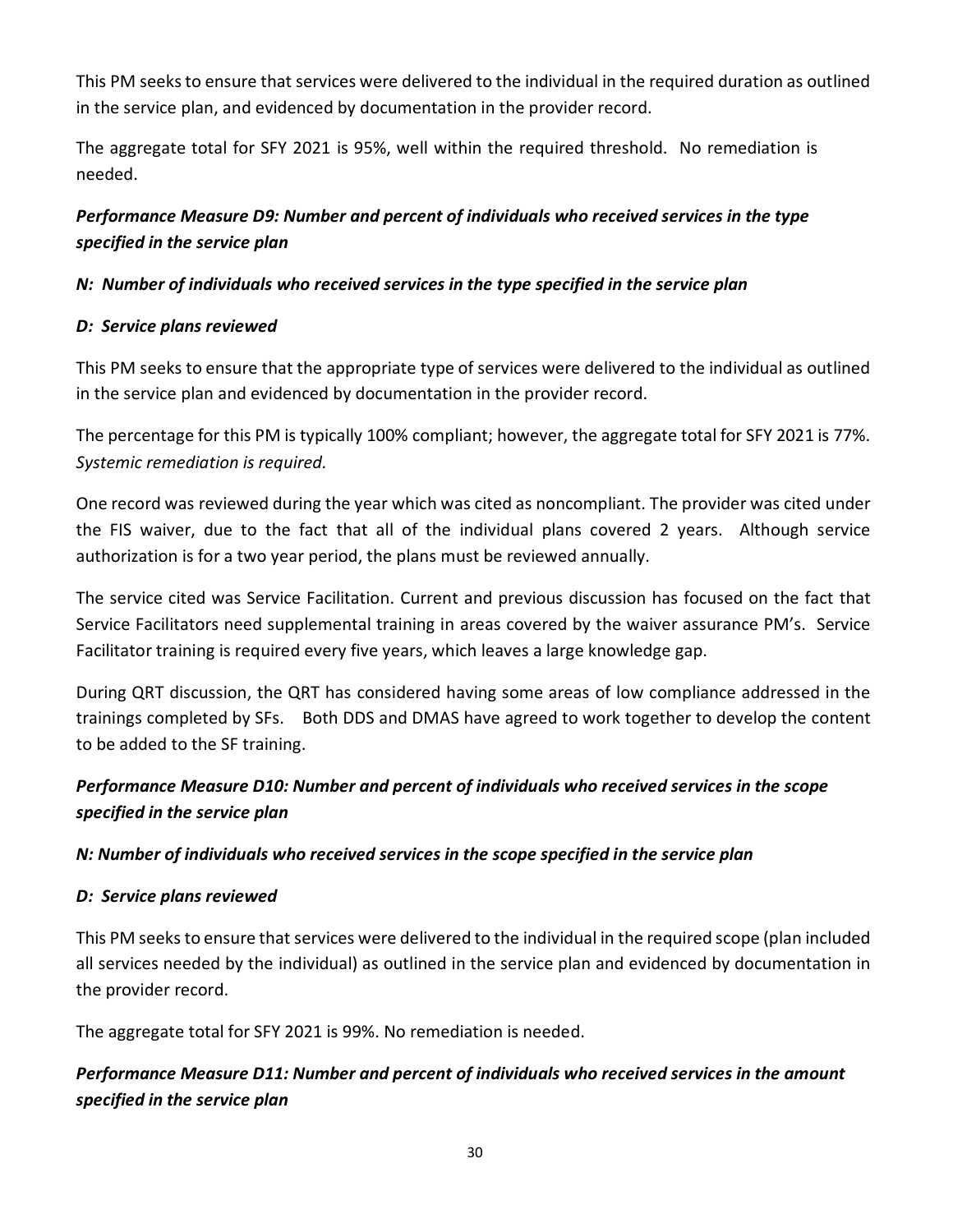#### *N: Number of individuals who received services in the amount specified in the service plan*

#### *D: Service plans reviewed*

This PM seek to ensure that services were delivered to the individual in the amount required (correct amount of time/number of hours individual received services daily) as outlined in the service plan and evidenced by documentation in the provider record.

The aggregate total for SFY 2021 is 99%, increased from 82% in SFY 2020. No remediation is needed.

**Sub-assurance e: Participants are afforded choice between/among waiver services and providers.**

*Performance Measure D12: Number and percent of individuals whose case management records documented that choice of waiver providers was provided to and discussed with the individual. (DMAS)*

*N: Number of case management records that contain documentation that choice of waiver providers was offered to the individual*

#### *D: Total number of records reviewed*

The PM seeks to ensure that individual case management records reviewed by QMR, contained the form used by the state to document that choice of waiver providers was offered to the individual receiving services.

The aggregate total for SFY 2021 is 94% which is increased from SFY 2020 (83%). Systemic remediation is not needed.

*Performance Measure D13: Number and percent of individuals whose case management records contain an appropriately completed and signed form that specifies choice was offered among waiver services*

*N: Number of case management records that contain documentation of choice among waiver services*

### *D: Total number of records reviewed*

The PM seeks to ensure that individual case management records reviewed by QMR, contained the form used by the state to document that choice was provided among waiver services.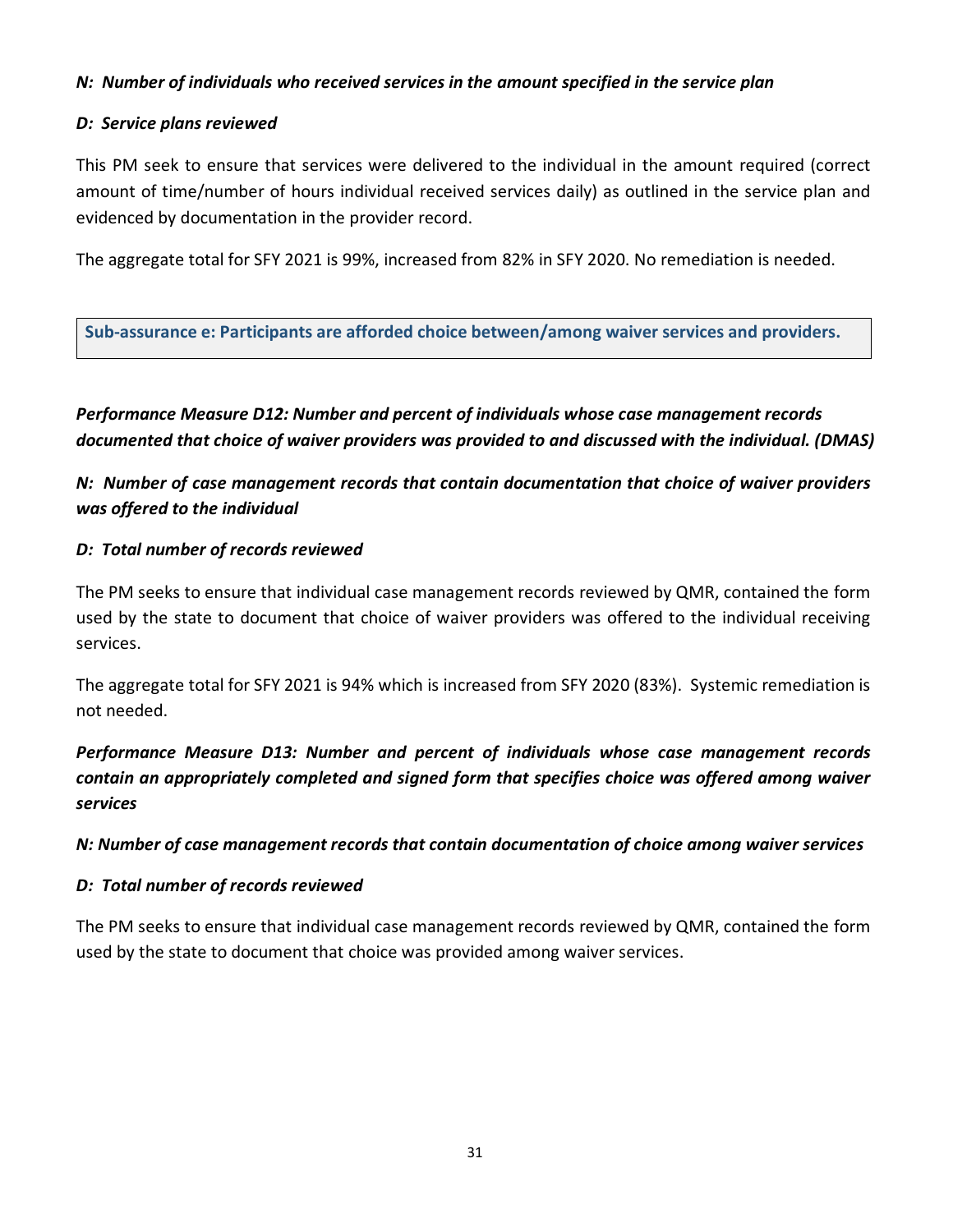The aggregate total for SFY 2021 is 96% which is well within the required threshold**.** No remediation is needed.

**Sub-assurance: a) The State demonstrates on an ongoing basis that it identifies, addresses and G. Participant Safeguards: Health and Welfare - The state demonstrates that it has designed and implemented an effective system for assuring waiver participant health and welfare.**

**seeks to prevent instances of abuse, neglect, exploitation and unexplained death.**

*Performance Measure G1: Number and percent of closed cases of abuse/neglect/exploitation for which DBHDS verified that the investigation conducted by the provider was done in accordance with regulations.*

*N: Number of closed cases of abuse/neglect/exploitation verified that the investigation was conducted in accordance with regulations*

# *D: Number of closed cases of abuse/neglect/exploitation that were reviewed*

This PM seeks to demonstrate that fact-finding in reported cases of abuse, neglect, and exploitation (ANE), once closed, were verified as properly investigated according to Office of Human Rights (OHR) regulations. The OHR retrospective review uses a random sample of closed cases of abuse, neglect, and exploitation for individuals receiving DD services drawn from allegations in CHRIS. The specific question from the lookbehind that addresses this performance measure is "Did the facts of the provider investigation support the Director's finding?"

The aggregate total for SFY 2021 is 85% and just below the required threshold. This is a decrease from SFY 2020 (91%). *Individual and systemic remediation is required*.

It was noted that remediation is already occurring which will improve the compliance numbers over time. Human Rights developed a specific ANE training for providers to explain the way that the compliance measures and the investigations are tied into CHRIS. It was also noted that there are several new barriers to achieving consistent compliance with the PM. The community look behind process, which has been operationalized in Human Rights, is used to demonstrate compliance for this PM and other departmental quality assurance. The Office of Data Quality and Visualization identified a data quality issue in the Office of Licensing Information System (OLIS) that extended to CHRIS and the Data Warehouse tables indicating that the way that the sample has been pulled until now does not assure that all of individuals in the sample represent individuals receiving DD waiver services. For this reason, the retrospective community reviews are on pause, and it is not expected that there will be QRT data for PM# G1 for 2022.

Because of the upcoming waiver renewal, other ways of obtaining information on provider compliance with abuse and neglect data were discussed and will be explored. This will be a topic moving forward with regard to changes that could be made to the performance measures and remediation activities for discussion in preparation for the 2023 waiver renewal.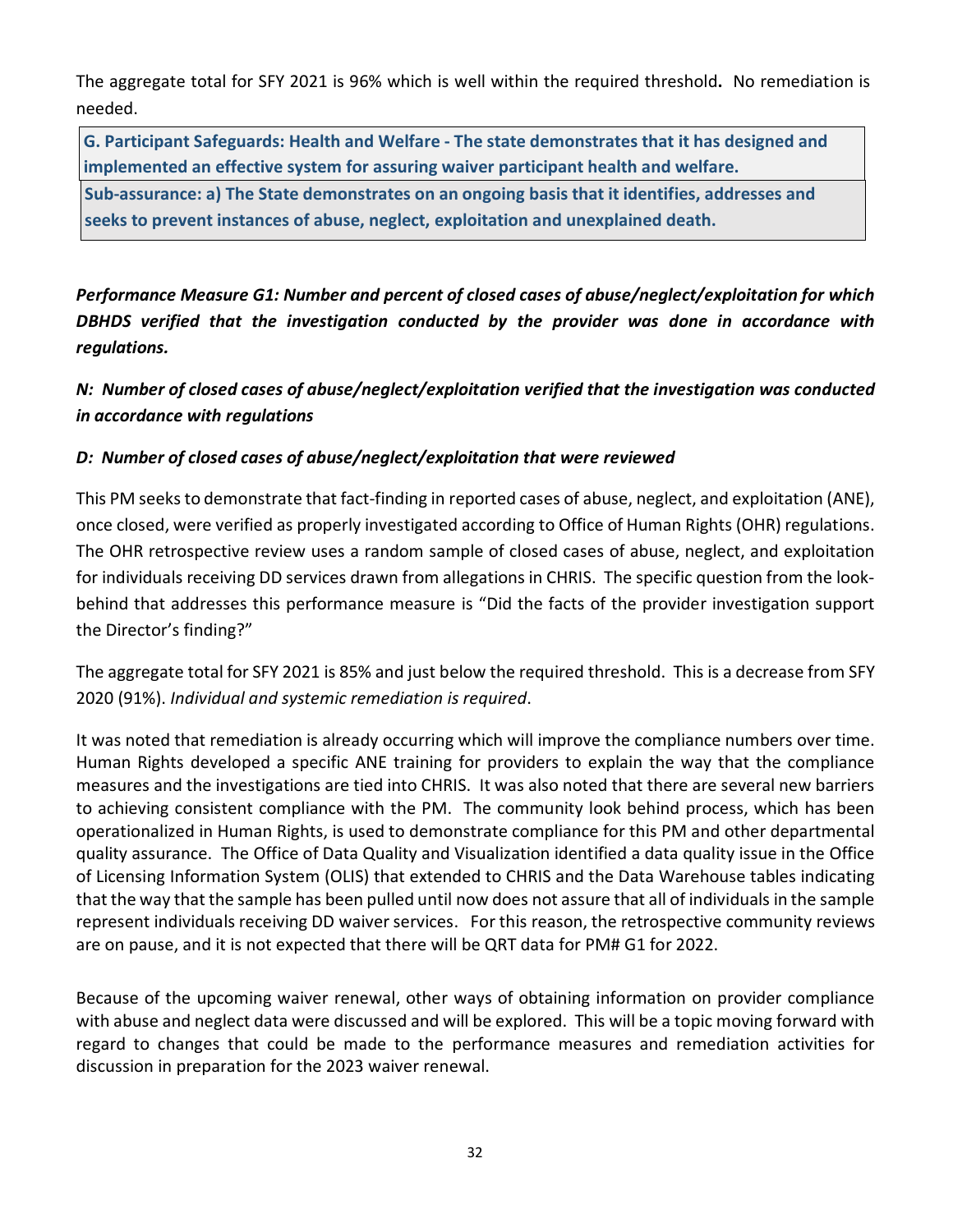*Performance Measure G2: Number and percent of closed cases of abuse/neglect/exploitation for which the required corrective action was verified by DBHDS as being implemented*

*N: Number of substantiated cases of abuse/neglect/exploitation for which the required corrective action was verified as being implemented within 90 days*

### *D: Number of substantiated cases of abuse/neglect/exploitation*

This PM seeks to demonstrate that DBHDS has verified that providers who had substantiated cases of ANE implemented corrective actions. The OHR retrospective review uses a random sample of closed cases of ANE for individuals receiving DD services. This sample is drawn from allegations in CHRIS. The OHR Advocates follow protocols to verify the implementation of the correctiveaction. By designating the case as closed, the advocate has therefore received verification of the approved corrective action. This measure uses 90 days as the maximum amount of time that a substantiated case should be open.

The aggregate total for SFY 2021 is 98%. No remediation is required.

# *Performance Measure G3: Number and percent of unexpected deaths where the cause of death/a factor in the death, was potentially preventable & some intervention to remediate was taken. (DBHDS)*

# *N: Number of unexpected deaths where the cause of death/a factor in the death, was potentially preventable & some intervention to remediate was taken*

# *D: Number of substantiated cases of abuse/neglect/exploitation*

This PM seeks to demonstrate that the DBHDS Mortality Review Committee (MRC), recommended interventions for all unexpected deaths identified as potentially preventable (where the cause of death, or a factor in the death, was potentially preventable). It ensures that the MRC has documented that the recommended interventions to remediate were taken within 90 days of the closed review date.

The aggregate total for SFY 2021 is 100%. No remediation is required.

# *Performance Measure G4: Number and percent of individuals who receive annual notification of rights and information to report ANE*

# *N: Number of records containing documentation confirming notification of rights and how to report ANE*

# *D: Total number of records received*

This PM seeks to demonstrate that individuals were notified annually of their human rights and how to report ANE information to appropriate authorities. QMR reviewers are looking for a copy of an ANE form that has been signed annually by the individual. For the providers cited, DMAS recommends technical assistance in these cases versus a formal CAP. Because technical assistance only is given to the provider, there is no individual remediation documented.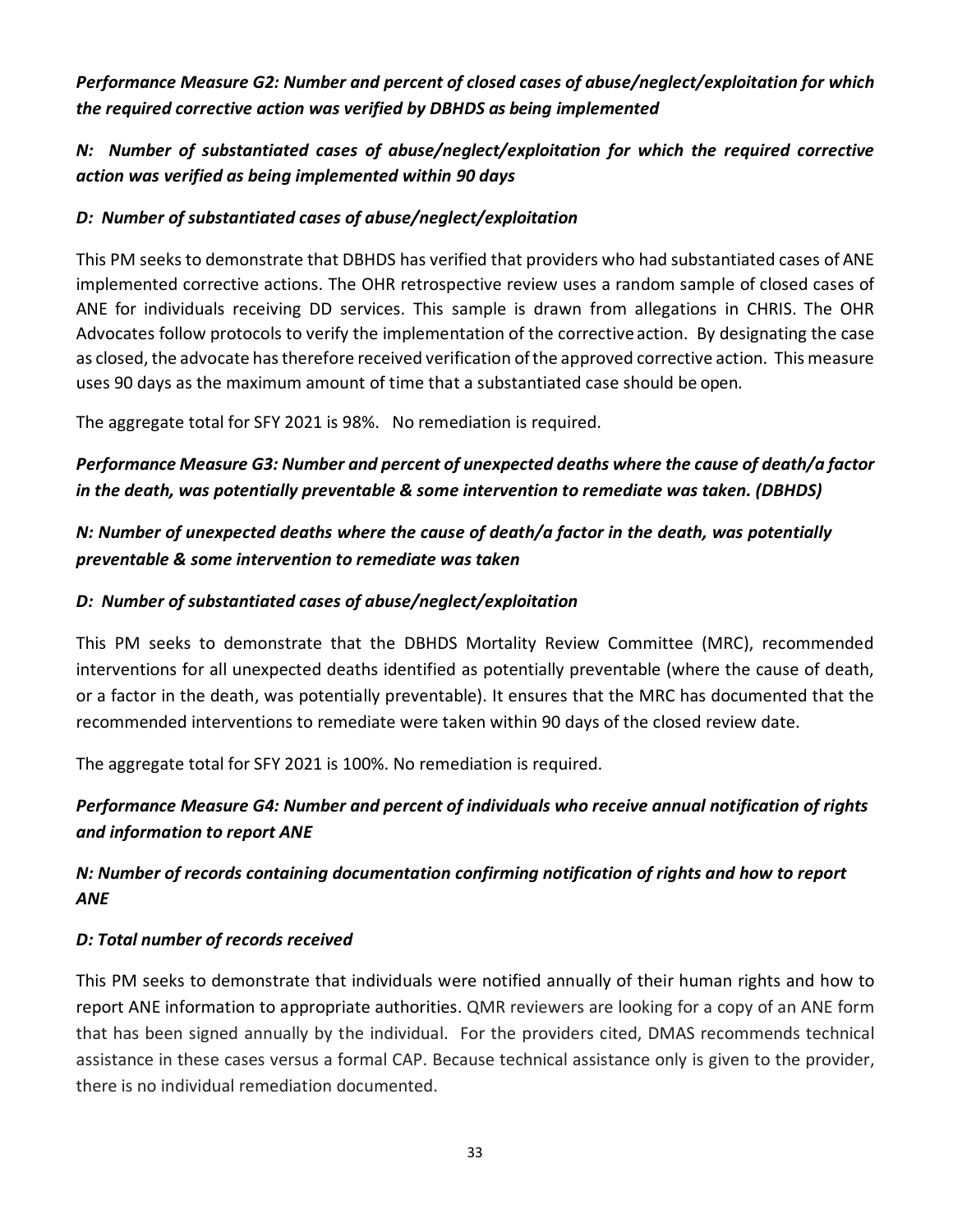The aggregate total for SFY 2021 is 71% which is significantly decreased from SFY 2020 is (85%). *Individual and systemic remediation is required.*

**Discussion**: For SFY 2021, this PM remains below compliance.

During QRT discussion, the primary reason identified for the noncompliance is that different standards are being used for review of the ANE documentation. The QMR review is focused on the presence of the signed ANE form. Human Rights only requires that providers have signed documentation of ANE in the record at the onset and then a conversation to occur thereafter with a case note documenting the discussion. DBHDS OL reviews providers under a single related regulation (OL citation 150.4) with authority to cite with a CAP for a violation. Completion of the CAP is monitored by Licensing with the associated remediation requiring the provider participate in training within 15 business days. DBHDS OHR can recommend citation when made aware of a violation (either by QMR or OL) under 12VAV35-115-40. When a signed ANE form is not found during a QMR review, no citation is given; however, technical assistance is delivered. This TA is documented but there is no follow-up.

The QRT has been discussing utilizing a similar standard between the information that QMR would require of providers to document ANE, and what Human Rights would accept as compliant. This would be another way to demonstrate compliance that would involve Human Rights intervention as remediation and a CAP for noncompliance. Ongoing discussion is needed to reconcile both standards. This will be a topic moving forward with regard to changes that could be made to the performance measures and remediation activities for discussion in preparation for the 2023 waiver renewal.

**Sub-assurance: b) The state demonstrates that an incident management system is in place that effectively resolves those incidents and prevents further similar incidents to the extent possible as determined by the number and percent of critical incidents reported to the Office of Licensing within the required timeframes as specified in the approved waiver.**

*Performance Measure G5: Number and percent of critical incidents reported to the Office of Licensing within the required timeframes as specified in the approved waiver.*

*N: Number of critical incidents reported to the Office of Licensing within the required timeframe.* 

# *D: Number of critical incidents reported to the Office of Licensing regarding individuals receiving DD waiver services*

This PM seeks to demonstrate that an incident management system was in place to ensure that incidents are reported to the DBHDS Office of Licensing within the required timeframes, as well as to help resolve and prevent similar incidents to the extent possible.

The aggregate total for SFY 2021 is 95%. No remediation is necessary.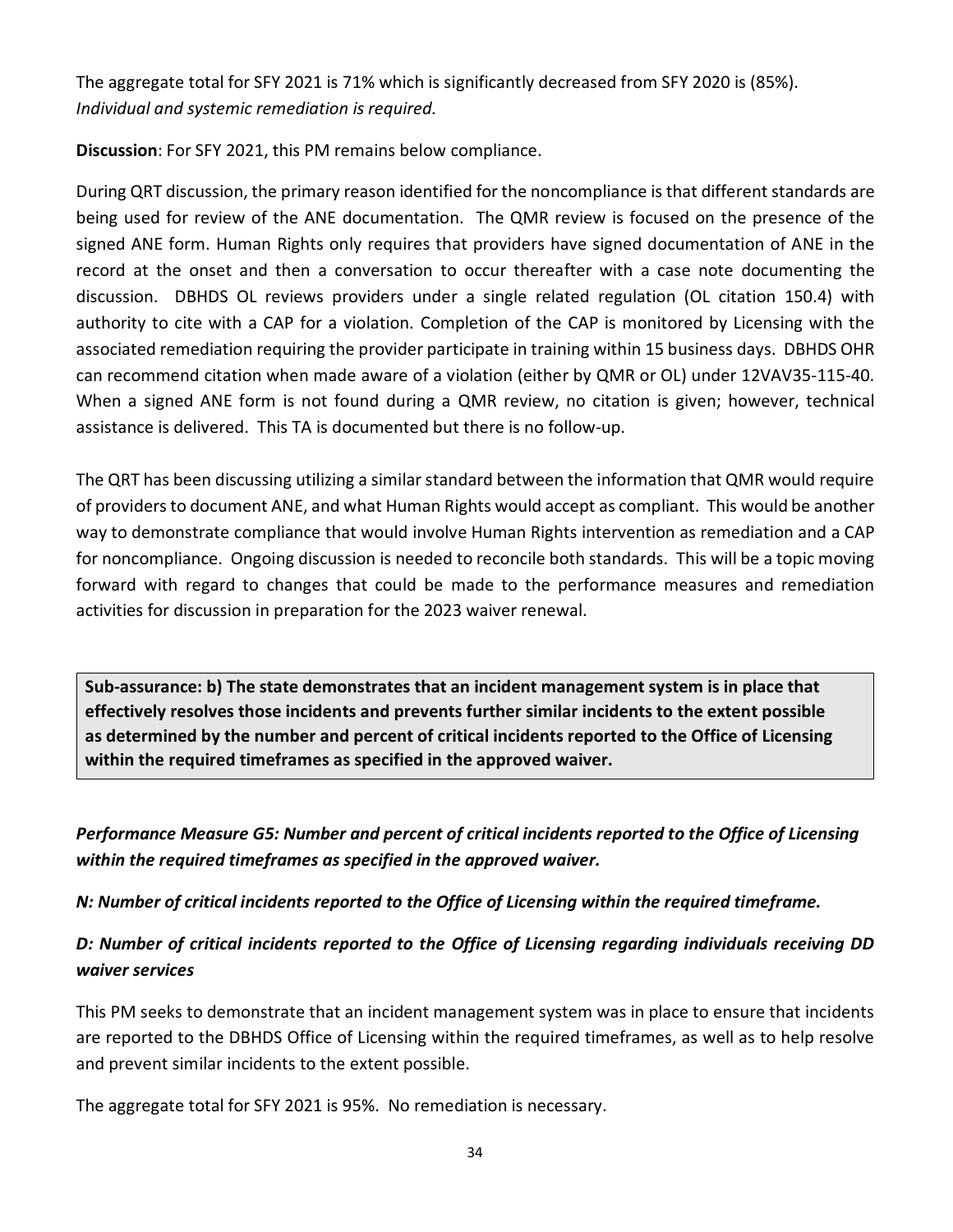*Performance Measure G6: Number and percent of licensed DD providers that administer medications that were not cited for failure to review medication errors at least quarterly.*

*N: Number of licensed DD providers that administer medications not cited for failure to review medication errors at least quarterly* 

# D: Number of licensed DD providers that administer medications that were reviewed by Office of *Licensing in the quarter*

This PM seeks to demonstrate that providers were reviewing medication errors at least quarterly, with documentation of these reviews available in the provider record. Citations are issued to providers who did not meet this standard.

The aggregate total for SFY 2021 is 98%. No remediation is required.

# *Performance Measure G7: Number and percent of individuals reviewed who did not have unauthorized restrictive interventions.*

### *N: Number of individuals reviewed who did not have unauthorized restrictive interventions*

### *D: Number and percent of individuals reviewed*

This PM seeks to demonstrate that DBHDS verified that providers were not using unauthorized restrictive interventions (including restraints and time out) via review of the number of HSAG PCR alerts that were issued to the OHR that were NOT due to unauthorized restrictive interventions.

The aggregate total for SFY 2021 is 100%. No remediation is required.

# *Performance Measure G8: Number and percent of individuals who did not have unauthorized seclusion.*

### *N: Number of individuals who did not have unauthorized seclusion*

# *D: Number of abuse allegations + complaints submitted via CHRIS*

This PM seeks to demonstrate that DBHDS verified that providers were not using unauthorized seclusion. OHR reads the case descriptions of staff activity scanning for use of words that may indicate that an instance of seclusion occurred. By design, the dataset to be screened by OHR includes false positives to decrease the probability of missing potential instances.

The aggregate total for SFY 2021 is 100%. No remediation is required.

# *PerformanceMeasureG9:Number and percent ofparticipants 20 years and olderwho had an ambulatory or preventive care visit during the year.*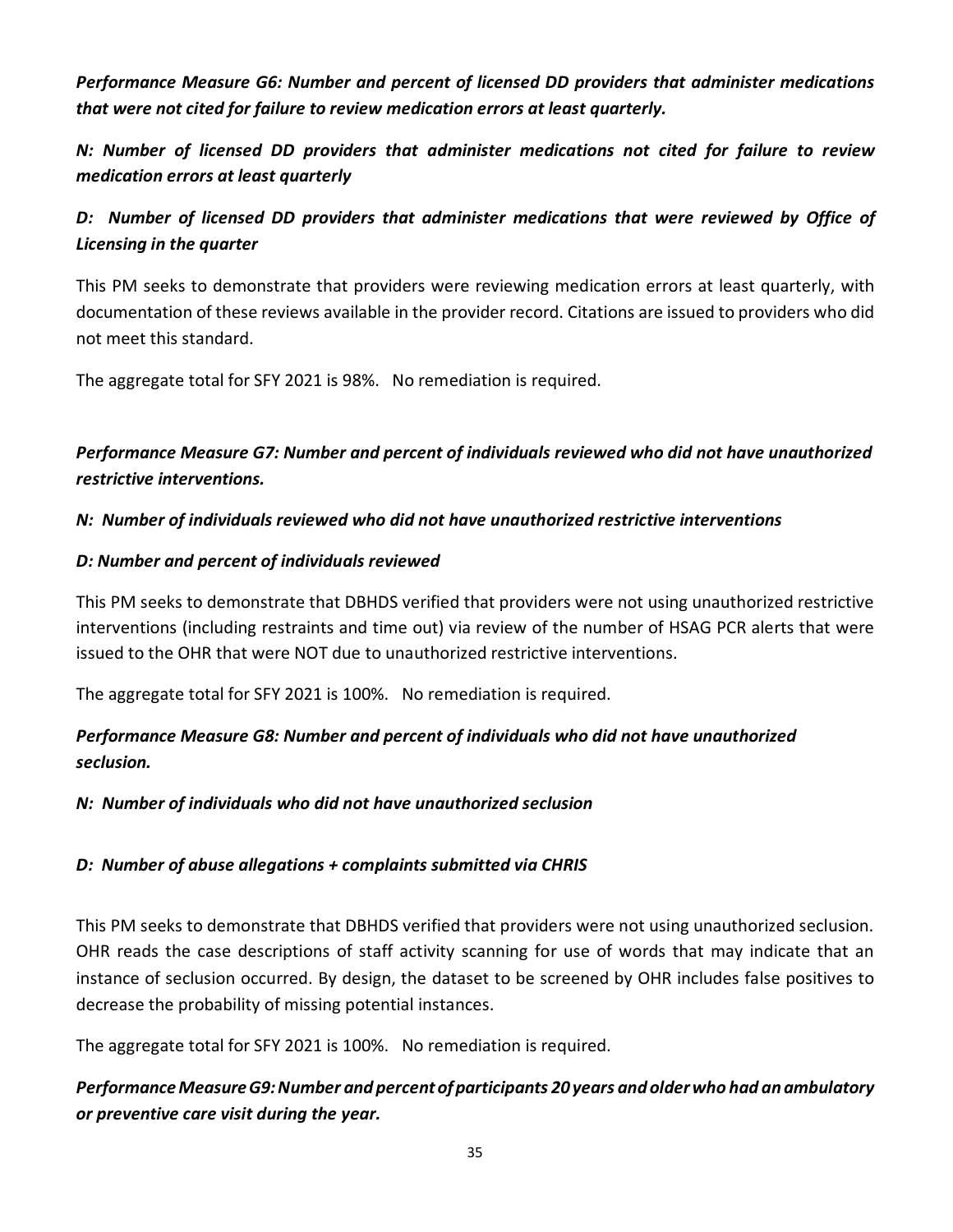# *N: Number of participants 20 years and older who had an ambulatory or preventive care visit during the prior year.*

### *D: Number of participants 20 years and older*

The PM seeks to demonstrate that individuals receiving waiver services received a doctor's visit (either a primary care visit or identified preventive care/wellness visit) at least once a year.

The aggregate total for SFY 2021 is 87% just above the required threshold but decreased from SFY 2020 (94%). No remediation required.

# *Performance Measure G10: Number and percent of participants 19 years and younger who had an ambulatory or preventive care visit during the year.*

*N: Number of participants 19 and younger who had an ambulatory or preventive care visit during the prior year.*

### *D: Number of participants 19 and younger*

This PM seeks to demonstrate that children and young adults receiving waiver services received a doctor's visit (either a primary care visit or identified preventive care/wellness visit) at least once a year.

The aggregate total for SFY 2021 is 67% which is which is well below the required threshold and consistent with SFY 2020 (68%). Systemic remediation is required.

**Discussion:** This PM is measured using aggregated data from insurance billing codes from the state Managed Care Organizations (MCOs), through which the state's medical benefits covered by Medicaid, are administered. This data is only available at the end of the state fiscal year, which makes it difficult for the QRT to assess how the PM is progressing throughout the year. The QRT previously discussed the insurance billing codes included in this reporting. The intent is to determine what constitutes an ambulatory or preventive care visit to ensure that the PM is meeting the assurance that individuals on the waiver are receiving annual preventative medical care from a primary provider. A performance indicator for the DOJ Settlement Agreement specifies that individuals should receive "an annual visit and annual screening." Although this is a different standard than the PM, it may be necessary in the future to tease out more detail in this area. Since a "preventive care visit" has yet to be defined for this purpose (neither in practice nor in the regulations for provider adherence), the most important next step would be to gain an understanding of how this should be defined.

For the QRT, the MCO data used for the PM serves as a proxy for the waiver populations (both children and adults) receiving an annual, primary care, preventive exam. The QRT discussed data being used within DBHDS for DOJ compliance with a similar measure. There are several DBHDS Quality Improvement initiatives (QII's) developed that build off of a DOJ Performance Measurements Indicator (PMI) which has slightly different language than the QRT PM, but are also intended to measure whether or not individuals on the waiver are receiving an annual physical to identify/prevent health issues. It was suggested that the supplemental data could be viewed as surveillance data to determine if it could be a relevant data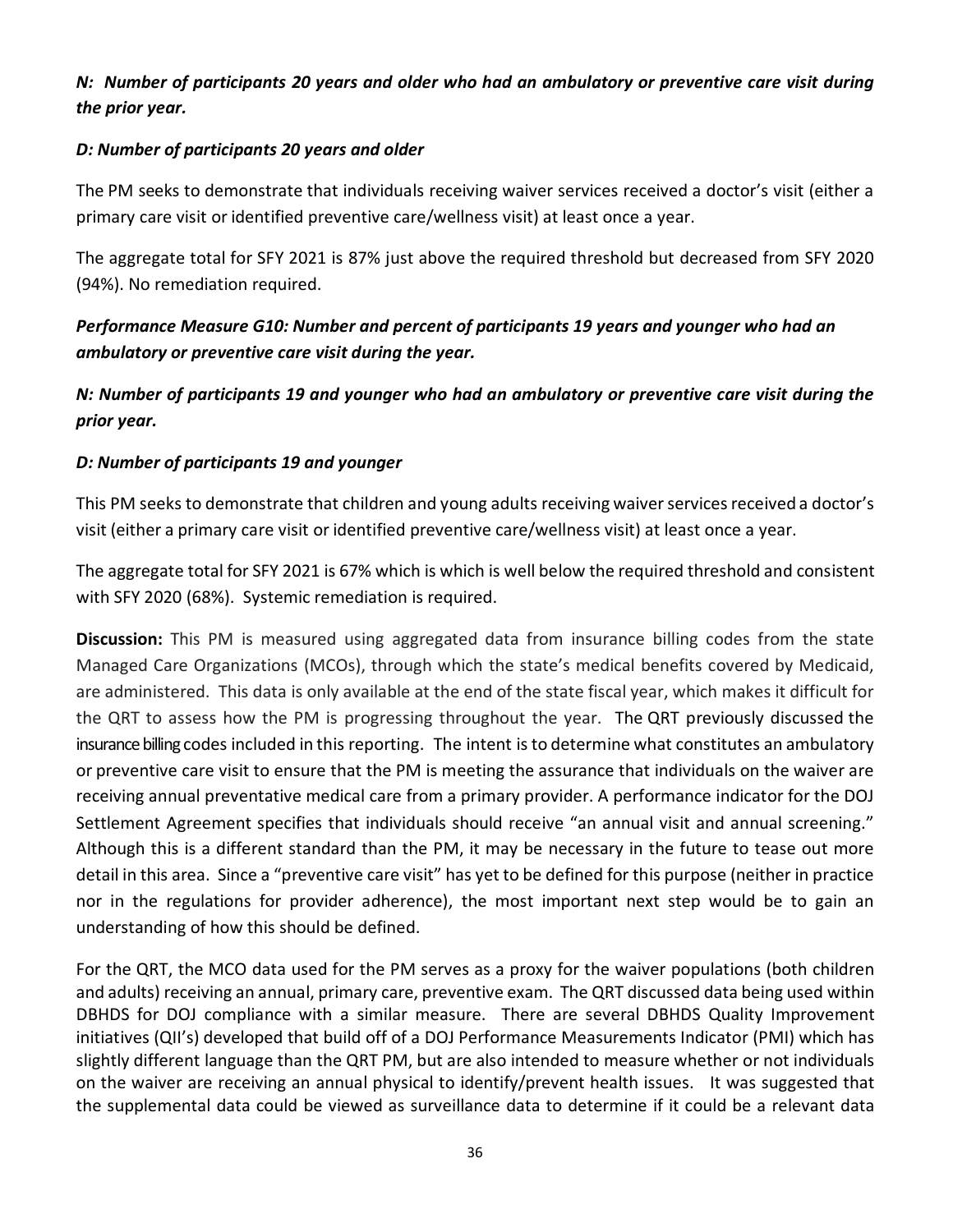source to include in the waiver renewal application in 2023. It was also noted that since the potential surveillance data originates from WaMS, there would need to be improvement in the information that is entered in WaMS by Support Coordinators, which is a training and enforcement issue.

The OIH proposed to continue to review the data for trends as presented in documentation sources.

**I. Financial Accountability - State financial oversight exists to assure that claims are coded and paid for in accordance with the reimbursement methodology specified in the approved waiver.**

**Sub-assurance a). The State provides evidence that claims are coded and paid for in accordance with the reimbursement methodology specified in the approved waiver and only for services rendered.**

*Performance Measure I1: Number and percent of adjudicated waiver claims that were submitted and reimbursed using the correct rate in accordance with the approved DMAS rate schedule.*

### *N: Number of adjudicated claims reimbursed using the approved rate*

### *D: Total number of adjudicated claims*

The PM seeks to demonstrate that waiver claims are paid according to regulatory criteria using the CMS approved rate methodology.

The aggregate total for SFY 2021 shows 100% compliance with this measure. No remediation required.

This PM is always in compliance due to the process that DMAS uses to resolve reimbursement and billing issues prior to QRT review.

# *Performance Measure I2: Number and percent of adjudicated waiver claims that were submitted using the correct procedure codes*

### *N: Total number of adjudicated claims that were submitted using the correct procedure codes.*

### *D: Total number of adjudicated claims.*

This PM is a quality check for DMAS to ensure that provider claims are submitted using the correct code so that proper attribute is given for data reporting.

The aggregate total for SFY 2021 shows 100% compliance with this measure. No remediation required.

This PM is always in compliance due to the process that DMAS uses to resolve reimbursement and billing issues prior to QRT review.

*Performance Measure I3: Number and percent of claims adhering to the approved rate/rate methodology in the waiver application*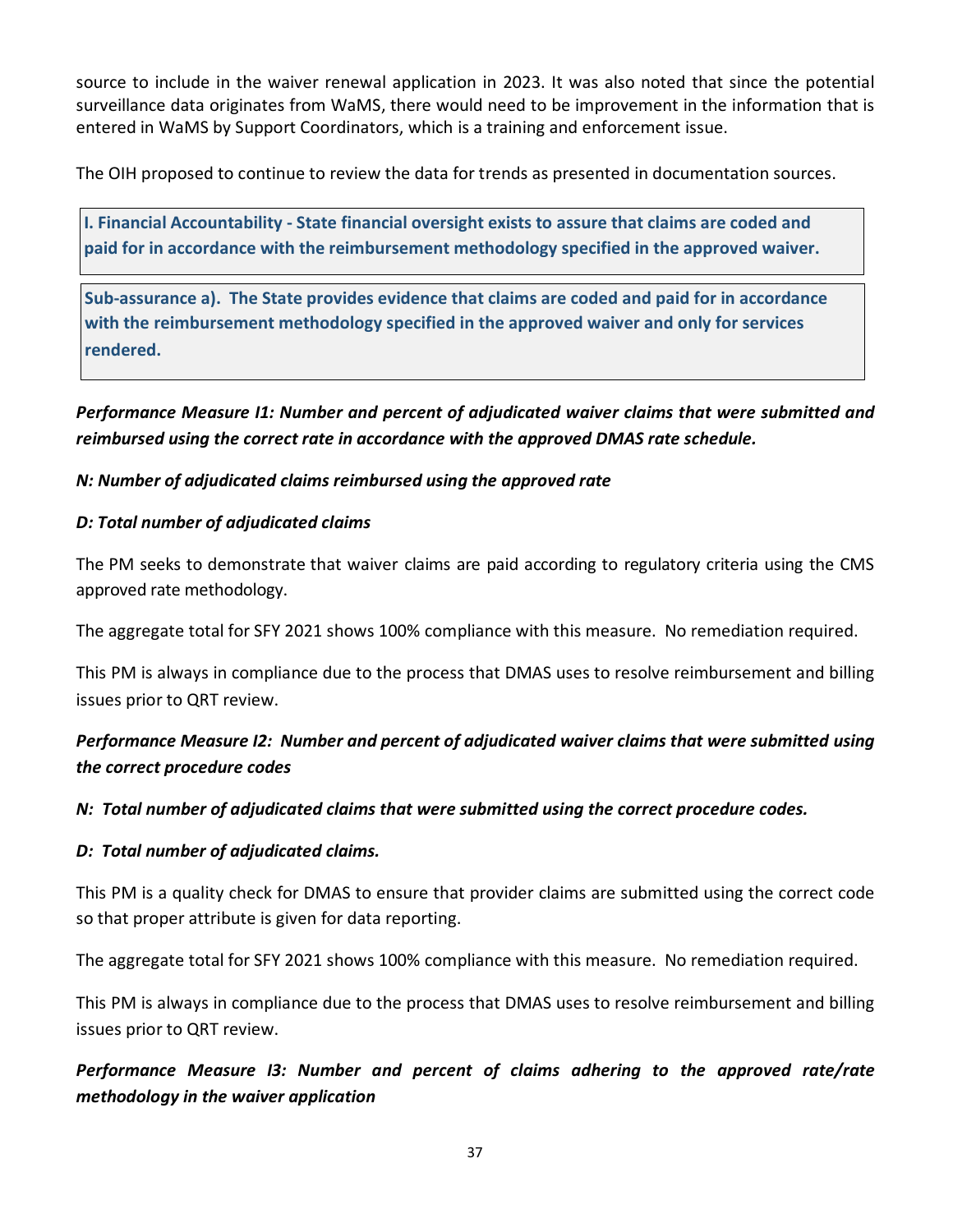### *N: Number of claims adhering to the approved rate/rate methodology*

### *D: Total # of claims*

The PM seeks to demonstrate that waiver claims are submitted according to the CMS approved rate methodology.

The aggregate total for SFY 2021 shows 100% compliance with this measure. No remediation required.

This PM is always in compliance due to the process that DMAS uses to resolve reimbursement and billing issues prior to QRT review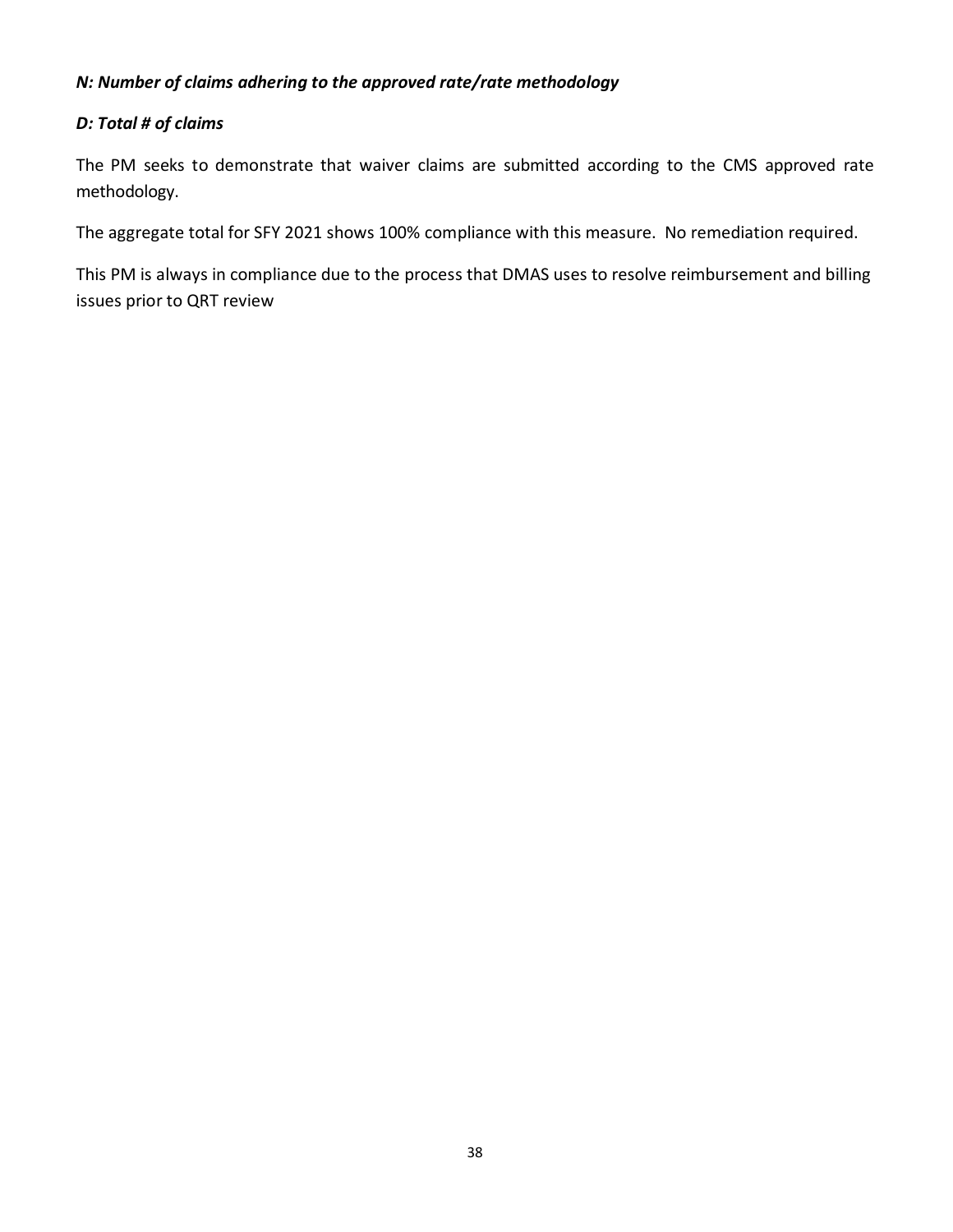#### **Appendix A:**

#### *Acronym Guide*

- ANE Abuse, neglect, and exploitation (allegations of human rights violations)
- CHRIS Comprehensive Human Rights Information System
- CMS Centers for Medicare and Medicaid Services
- DBHDS Department of Behavioral Health and Developmental Services
- DD Developmental Disability (inclusive of individuals with an intellectual disability)
- DMAS Department of Medical Assistance Services
- DW Data Warehouse
- ISP Individual Supports Plan
- KPA Key Performance Areas (DOJ Settlement Agreement)
- MRC Mortality Review Committee
- OHR Office of Human Rights
- OL Office of Licensing
- PM Performance Measure
- QRT Quality Review Team
- RST Regional Support Teams
- QSR Quality Service Review
- RST Regional Support Team
- SC Support Coordinator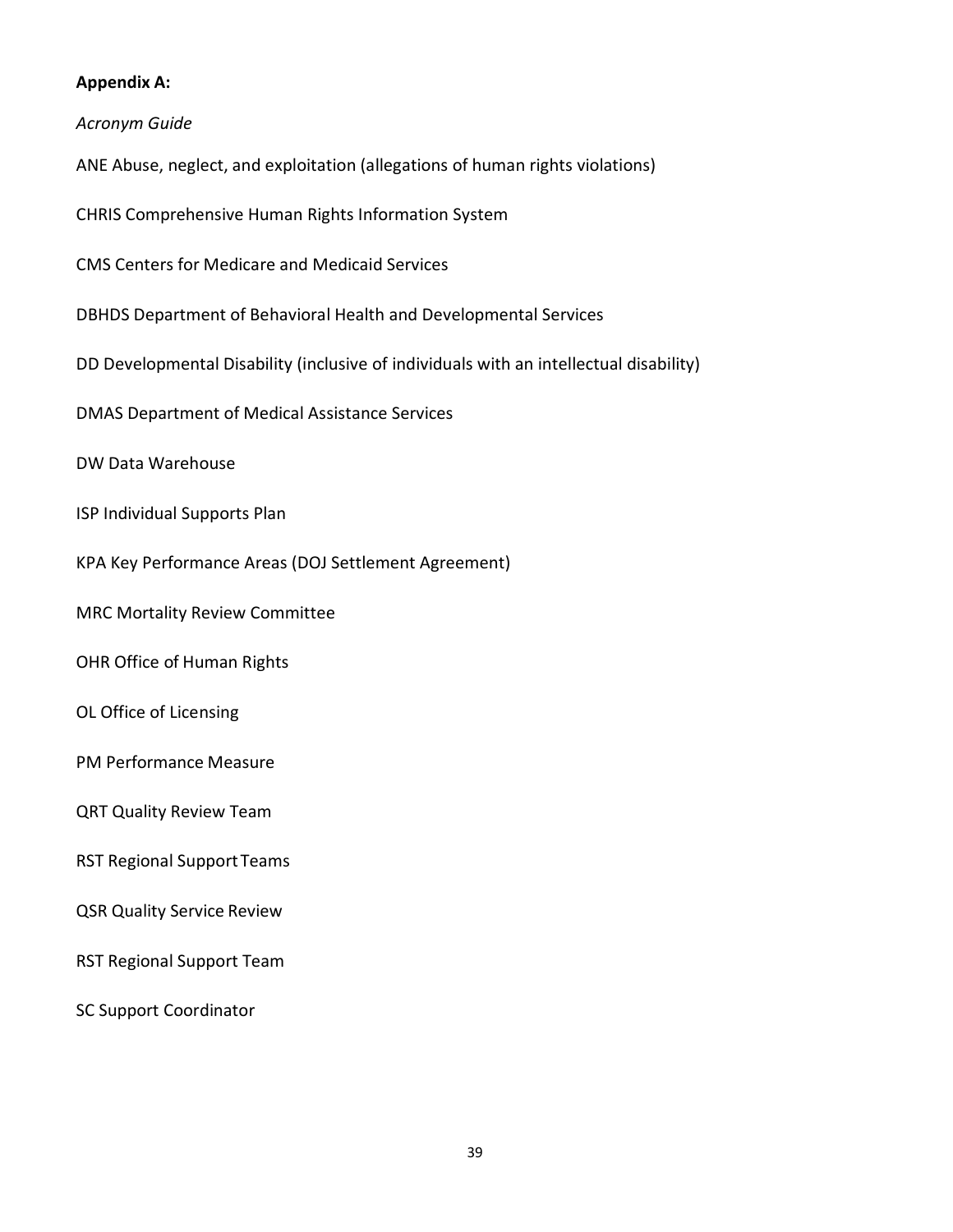#### **Appendix B**

*Data Source Index*

### **DMAS**

DMAS Contractor Evaluations: **A1**

### DMAS: **A2**

DMAS QMR: **B3, B4, C2, C3, C4, C5** (Provider Enrollment Form), **C8, C9, D1, D2, D3, D4, D5, D6, D7, D8, D9, D10, D11, D12, D13, G4**

DMAS Conduent: **C1**

DMAS Fiscal Employer Agency Reports: **C6, C7**

DMAS Training Verification Records: **C10**

- DMAS National Committee on Quality Assurance (NCQA) Data: **G9, G10**
- DMAS Medicaid Management Information System Claims Data: **I1, I2, I3**

# **DBHDS Regional Supports Unit**

DBHDS RSS Slot Allocation Process: **A3**

# **DBHDS Service Authorization**

Hand-Tallied LOC (VIDES) reporting: **B1** 

### **DBHDS WaMS Report**

DBHDS Data Warehouse Report: **B2**

# **DBHDS Office of Human Rights**

Office of Human Rights Retrospective Reviews: **G1**

Office of Human Rights CHRIS Report: **G2** 

Office of Human Rights CHRIS Critical Incident Report: **G8**

# **DBHDS Office of Licensing -**

Office of Licensing CHRIS Report: 12 VAC35 105-780 (5): 12 VAC35 105-620: **G5**

Office of Licensing CHRIS Report: **G6**